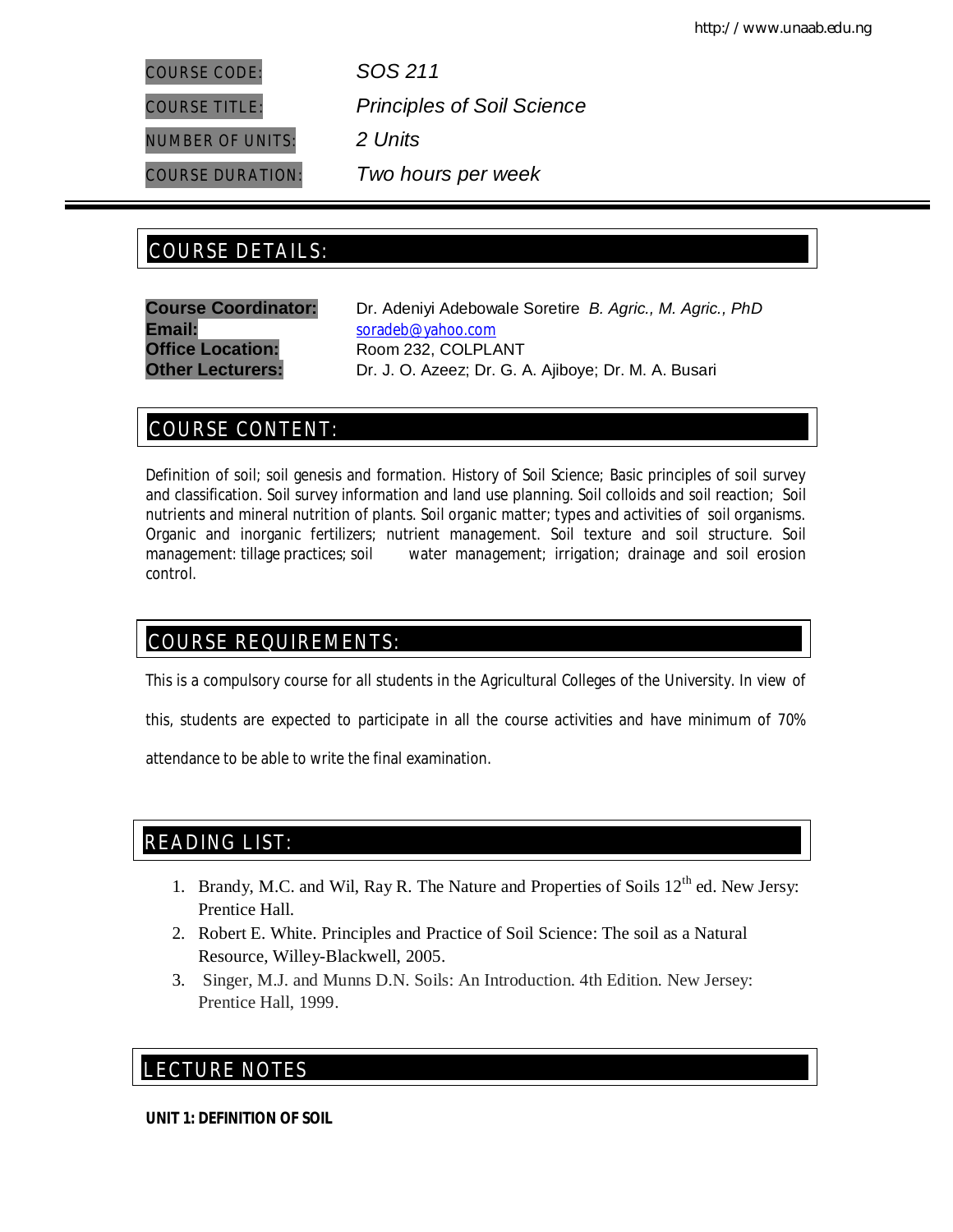There have been several conceptions held about soil in the historic past. This has led to several definitions of soil by different people at various times. Some of the several definitions range from very simple definitions to very professional definitions such as the following:

- **1.** *Soil is a thin layer of material on the Earth's surface in which plants have their roots.*
- **2.** *Soil is the unconsolidated mineral or organic material on the immediate surface of the Earth that serves as a natural medium for the growth of land plants.*
- **3.** *The unconsolidated mineral or organic matter on the surface of the Earth that has been subjected to and shows effects of genetic and environmental factors of: climate (including water and temperature effects), and macro- and microorganisms, conditioned by relief, acting on parent material over a period of time.*
- **4.** *Soil is a natural body comprised of solids (minerals and organic matter), liquid, and gases that occurs on the land surface, occupies space, and is characterized by one or both of the following: horizons, or layers, that are distinguishable from the initial material as a result of additions, losses, transfers, and transformations of energy and matter or the ability to support rooted plants in a natural environment.*

However, among the different definitions of soil in the historic past, two have stood the test of time. These are soil as a medium for plant growth and soil as organized natural bodies.

#### **Soil Composition**

While a nearly infinite variety of substances may be found in soils, they are categorized into four basic components: minerals, organic matter, air and water. Most introductory soil textbooks describe the ideal soil (ideal for the growth of most plants) as being composed of 45% minerals, 25% water, 25% air, and 5% organic matter. In reality, these percentages of the four components vary tremendously.

#### **Soil Genesis and formation**

#### **Factors of soil formation**

The five soil forming factors are: parent material, topography, climate, biological activity, and time.

#### **Parent material**

Parent material is the initial mineral substance that forms a soil. It is derived from the weathering of rocks and may reside at the site of its origin or be transported from somewhere else to its current location. A soil formed from parent material found at the site of its origin is called a residual or sedentary soil.

#### **Topography (relief)**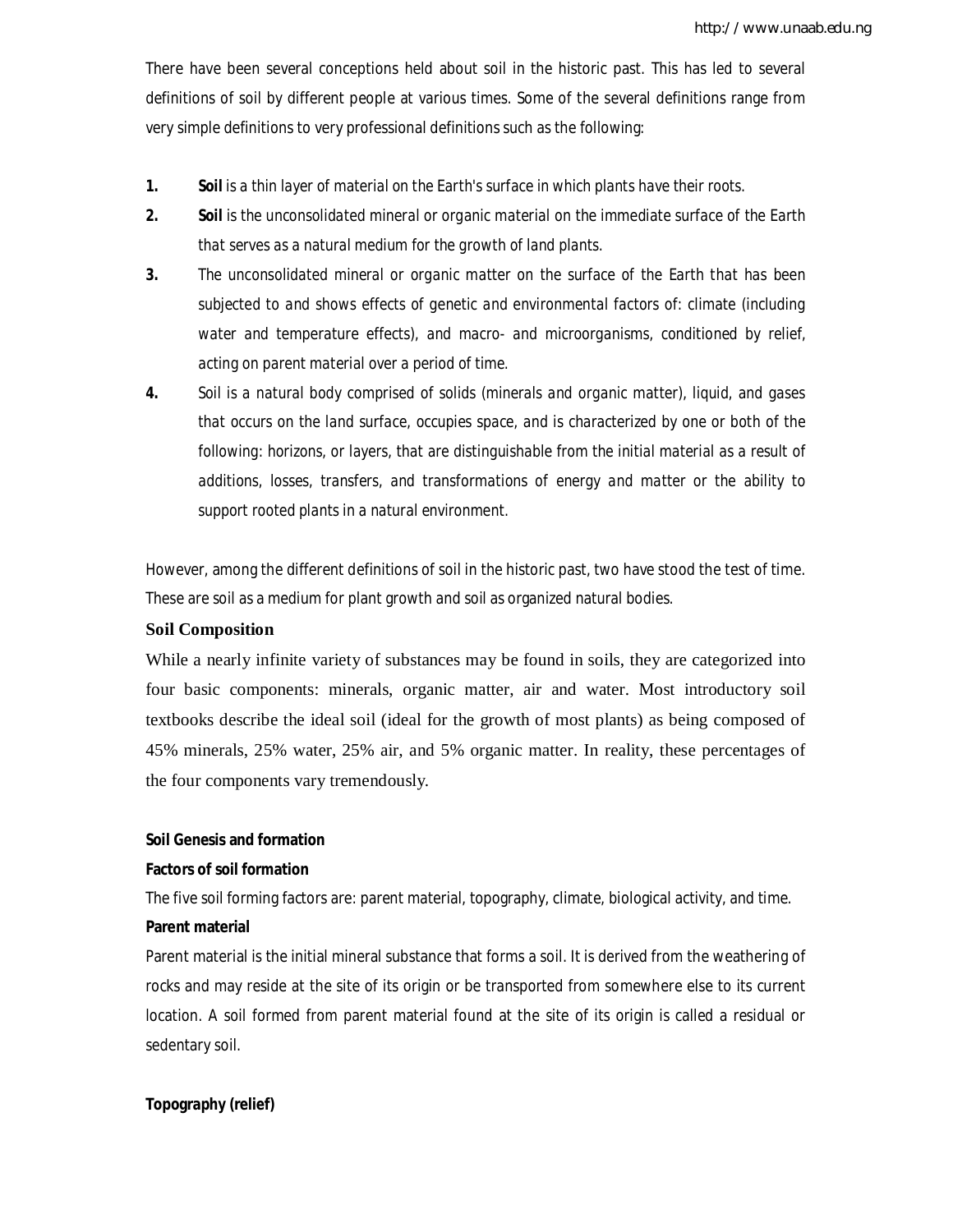Topographic relief, or the slope and aspect of the land, has a strong influence on the distribution of soils on a landscape. Two aspects of topography that influences soil formation are the altitude and the slope.

#### **Climate:**

Climate arguably has the greatest effect on soil formation. It not only directly affects material translocation (leaching or erosion, for example) and transformation (weathering), but also indirectly influences the type and amount of vegetation supported by a soil. The two most important aspect of climate that has direct bearing on the process of soil formation are precipitation (total amount, intensity and distribution) and temperature (soil temperature).

**Biological activity:** Biological activity and climate are active forces in soil formation. Soil pedogenesis involves a variety of animals, plants, and microorganisms. Ants, earthworms, and burrowing animals, for example, mix more soil than do humans through plowing and construction.

**Soil Formation Processes:** Soil development begins with a parent material that has a surface layer altered by vegetation and weathering. For example, a young Coastal Plain soil has relatively uniform material throughout, and is altered only by a dark-stained surface layer that has been formed by vegetation.

#### **UNIT 2: BASIC PRINCIPLES OF SOIL SURVEY AND CLASSIFICATION**

#### *Soil survey*

Soil survey is a branch of soil science which involves the identification of the different types of soil in a given landscape and the location of their distribution to scale on a map.

#### *Mapping Unit*

A mapping unit is a geographical unit and it is an area of land within which the greater proportion is occupied by the taxonomic class after which it is named.

#### **Principles of soil survey**

The principles of survey can be discussed under five points

*A soil survey must have an objective. A soil survey is not the only basis for decision on land use and management, it is only an aid*

*Land resources do not consist of soils alone*

#### *A soil map must show soils.*

*Soil map and report are complementary.* 

#### **Type of Survey**

Soil survey can be classified using the following criteria: Purpose of survey; Regularity of observation; Based on scale of mapping.

#### *Classification by purpose of survey*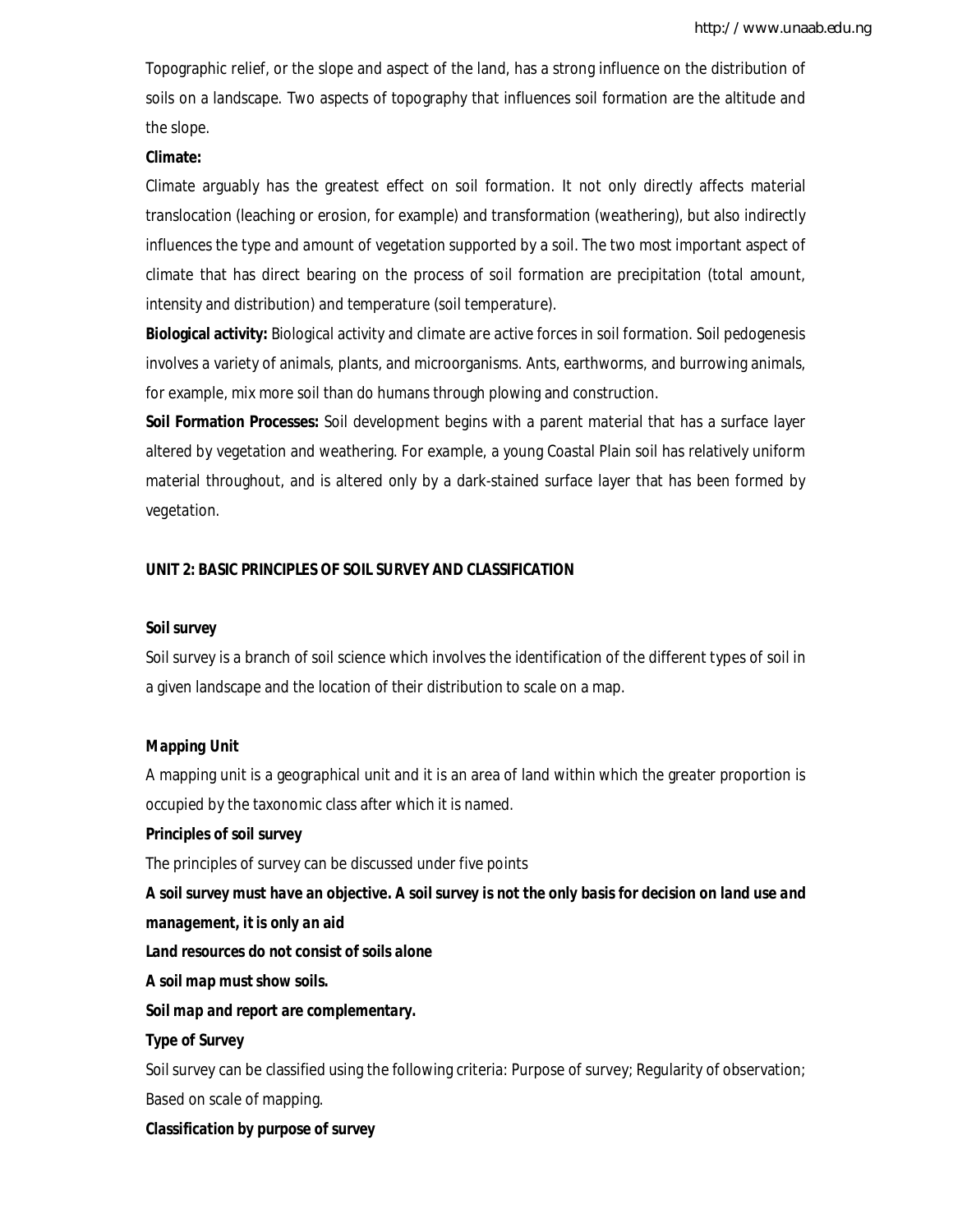Based on the purpose of survey, there are two types of survey. These are general purpose and special purpose survey.

**A general purpose soil survey** is one that is done mainly to add to the already existing inventory of soil information.

**A special purpose soil survey** is done for specific purpose in mind, e.g. survey for irrigation or survey for citrus plantation.

**Based on regularity of observation**, three kinds of surveys have been distinguished: - free survey, rigid grid and flexible grid.

In **free survey**, there is no rigid pattern of observation.

In **rigid grid survey**, examinations of the soil are done at regular and pre-determined interval. **Flexible grid survey method** is a compromise between the free and rigid grid methods of survey.

**Based on the scale of mapping**, there are seven kinds of surveys: - compilation, integrated survey, exploratory survey, reconnaissance survey, semi-detailed survey, detailed survey and intensive survey.

**Compilation:** These are soil maps produced by abstraction from other soil surveys. The scale is usually at 1: 100,000 or smaller.

**Integrated survey:** This is also known as land system survey. It is based on mapping the total physical environment and in fact land forms are mapping unit. The scale is 1: 250,000 or smaller.

**Exploratory survey:** Exploratory surveys are not survey proper. They are usually rapid road traverse made to provide modicum of information about the area that are otherwise unknown. Scale of exploratory survey varies from 1: 2,000,000 to 1,500,000.

**Reconnaissance survey:** These are mostly based on remote sensing especially Area Photo Imagery (API). The scale is usually 1:250,000 although smaller scales have been used.

**Semi-Detailed survey:** In a semi-detailed survey, we have a combination of remote sensing and field work. Scale of mapping varies from 150,000 to 100, 000.

**Detailed survey:** Detailed surveys are executed through field examination with pre-determined numbers of observation points and or spacing. Scale of observation varies between 1: 10,000 and 1: 25,000. Mapping unit are usually soil series.

**Intensive survey:** Intensive survey rigid grid approach, i.e. number of observation and spacing of observation are pre-determined.Scale of mapping varies from 1: 1,000 to 1: 10,000 or even larger.

## **Principles of classification**

*•* Why do we classify?

#### **Why we classify**

- The purpose of any classification is so to organize our knowledge that the properties of objects may be remembered and their relationships may be understood most easily for a specific objective.
- Classification helps us deal with complexity.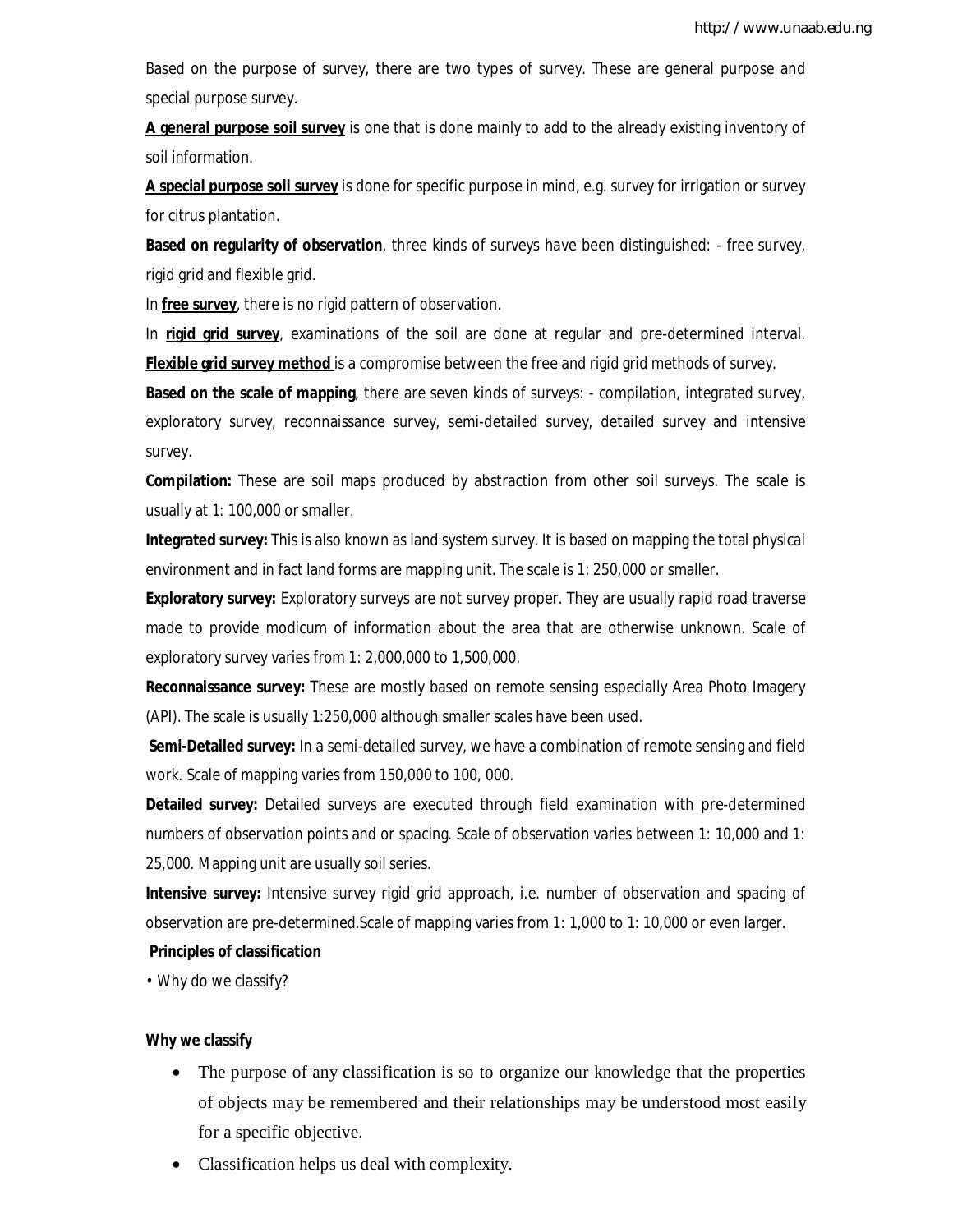- Classification also help to simplify our decision-making.
- Classification help us to exchange scientific findings internationally
- To provide a basis for research and experimentation
- To understand relationships among individuals of the population

The characteristic used for classification of soils are those of the soil profiles and include the following:

1) Number of horizons in the profile 2) Colour of various horizons with special emphasis on the surface one or two 3) Texture of each horizon 4) Structure of the horizons 5) Relative arrangement of horizons 6) Thickness of horizons 7) Thickness of the true soil (profile) 8) Chemical composition of horizons 9) Character of the soil material [alluvial, loess, sand] 10) Geology of the soil material [parent material]

#### **Major ways of classifying soils**

There are various ways to organize a soil classification. A major distinction is between **natural** and **technical** approaches:

*•* **Natural** soil classifications group soils by some intrinsic property, behaviour, or genesis of the soils themselves, without reference to use. Examples of natural classification include grouping of soil by **ecologic region**, e.g. "prarie soils", "boreal soils", grouping by **presumed genesis**, i.e. the development pathway of the soil profile (These are called **genetic** soil classifications) and grouping by **similar properties.**

**Technical** soil classifications group soils by some properties or functions that relate directly to a proposed use or group of uses. Examples of technical classification includes:-

- Hydrologic response Suitability classes (FAO Framework for Land Evaluation)
- Land Use Capability (USDA LCC) Fertility Capability Classification (FCC)
- Engineering group

#### **Principles of classification**

1. Principle of **Purpose. 2)** Principle of **Domain. 3)** Principle of **Identity**. 4) Principle of **Differentiation. 5)** Principle of **Prioritization. 6)** Principle of **Diagnostics**. 7) Principle of **Membership. 8)** Principle of **Certainty.** 

#### **UNIT 3: SOIL SURVEY INFORMATION AND LAND USE PLANNING**

One of the motives behind soil survey was the recognition that the productive capacity of the land, as measured by the crop yield varies.

Land comprises the physical environment, including climate, relief, soils, hydrology and vegetation, to the extent that these influence potential for land use.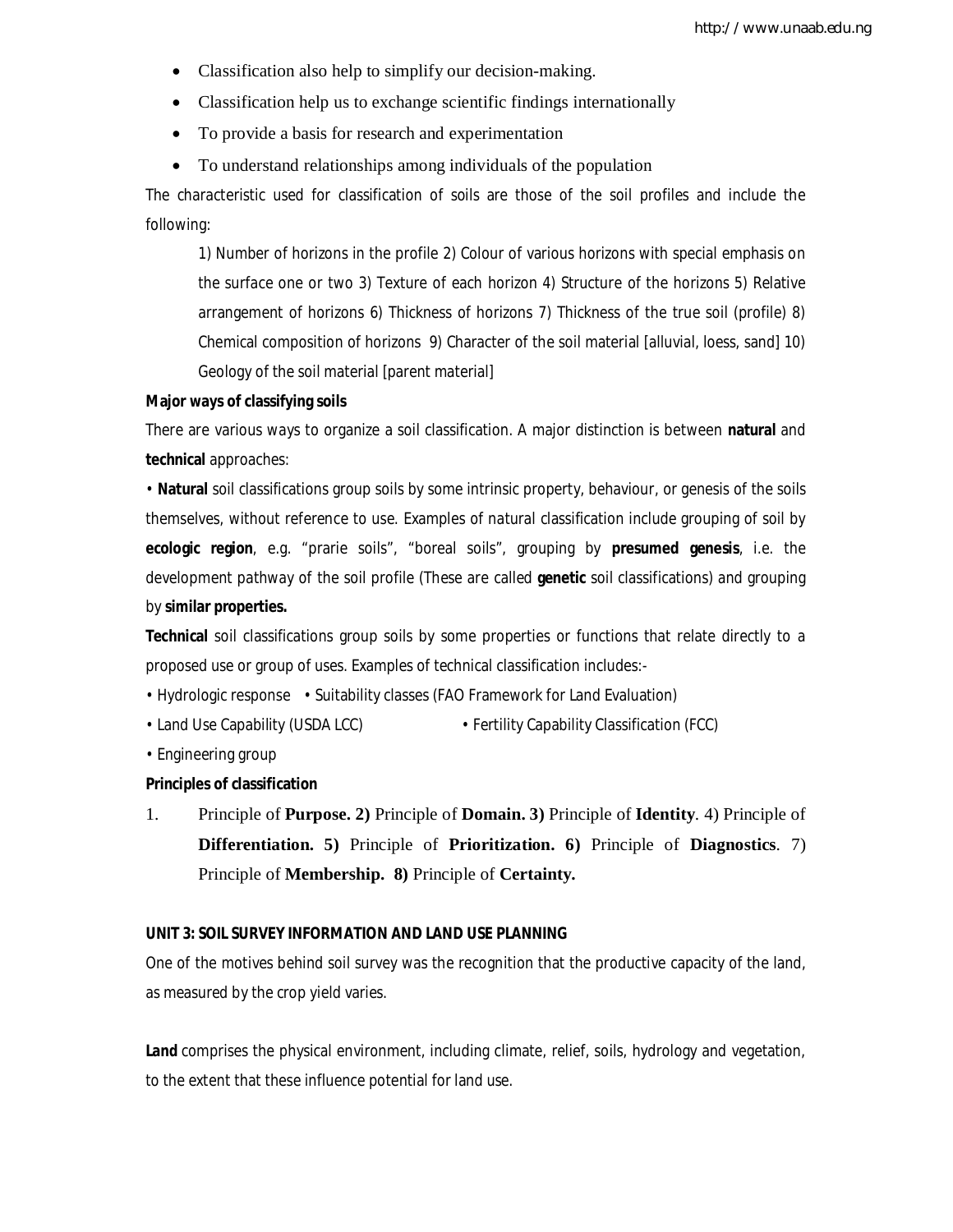*Planning* is the process of allocating resources, including time, capital, and labor, in the face of limited resources, in the short, medium or long term, in order to produce maximum *benefits* to a defined group.

*Land use planning* is the process of allocating uses to land areas, and resources to those uses. **Why plan land use?**

- To provide maximum *economic benefit* to the individual land owner or operator (e.g. farm planning)
- To prevent or solve *conflicts* between individuals and other individuals or with the needs and values of society as a whole.

Land evaluation is only part of the process of land use planning. Its precise role varies in different circumstances. In the present context it is sufficient to represent the land use planning process by the following generalized sequence of activities and decisions:

a) recognition of a need for change; b) identification of aims; c) formulation of proposals, involving alternative forms of land use, and recognition of their main requirements;

d) recognition and delineation of the different types of land present in the area;

e) comparison and evaluation of each type of land for the different uses; f) selection of a preferred use for each type of land; g) project design, or other detailed analysis of a selected set of alternatives for distinct parts of the area; g) decision to implement; h) implementation; monitoring of the operation.

## **History of soil Science**

Possibly the oldest written observations on soils and agronomy are to be found in Jewish culture – the Old Testament of the Bible and the Talmud – much of which were evidently passed down in the folklore of a largely agricultural population (Hillel, 1991).

The selection of the best soils followed naturally. The three geographic regions noted above are (a) The Mesopotamian plains between the Tigris and Euphrates, (b) the Nile Valley, and (c) the Indo-Gangetic plains of present-day India and Pakistan.

Curiously enough, it was the economic incentives that spurred the feudal owners of Russia's great landed estates and opened the door to the age of Dokuchaev and the introduction of science into soil studies (Evtuhov in Warkentin, 2006) and the development of soil classification. First scientists The first and unquestionable "father of soil science" (Warkentin, 2006) was V. V. Dokuchaev who was linked to the Russian Academy of Science (originally in St. Petersburg), but who was first approached by the big landowners who wanted to improve the economic viability of their territories. In this way he traveled widely with a background knowledge derived from the German schools of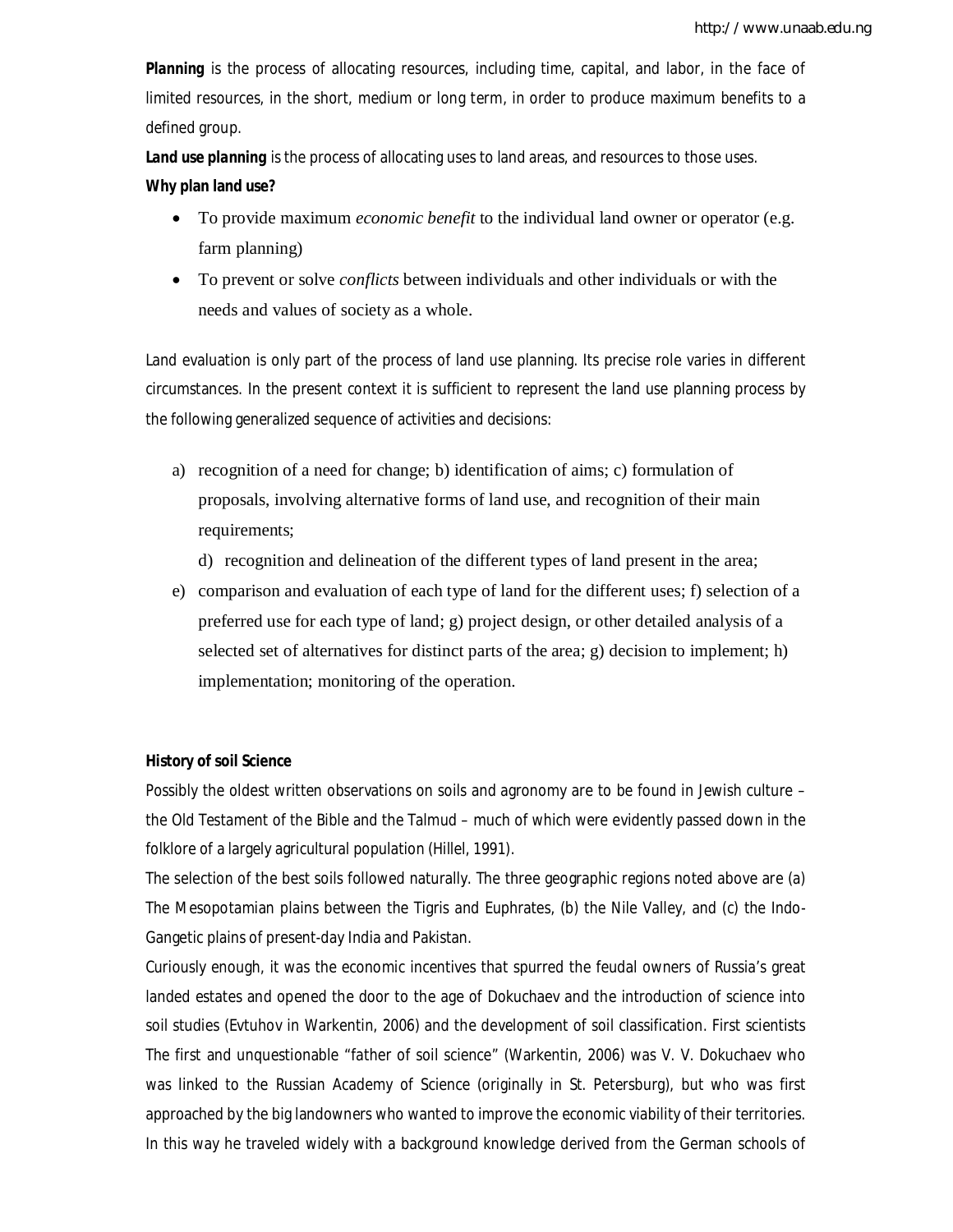geochemistry. The year 1899 marked (a) the first textbook of soil science (Pochvovedenie by N. M. Sibirtzev), which contained a synthesis of Dokuchaev's ideas about classification of soils and their genetic history; and also (b) the first appearance of a soil science journal, with the same name Pochvovedenie (edited by P. V. Ototski, followed later by A. A. Yarilov). This journal played a major role in the beginnings of soil science, although this leading role was lost during the secretive and xenophobic conditions of Soviet hegemony. Dokuchaev was responsible for the introduction of many of the basic terms. A mineralogist by training, he created the genetic and zonal approach, as well as the concept of the soil profile. The first textbook, by N. M. Siburtzev (1890–1900), as noted above, expanded the terminology, introducing what were originally folk terms such as Podzol and Solonetz. Siburtzev became the first professor of pedology. The year 1899 also marks a milestone for soil science in the United States when through its Department of Agriculture it initiated the systematic mapping of soils (later to become the Soil Survey Division). Gradually the development of the U.S. Soil Taxonomy was expanded to embrace more genetic and landscape concepts (for example, the "andisols" and their volcanic connections). Robert V. Ruhe (1919–1993) pioneered the idea of soil geomorphology (Ruhe, 1965). After this, according to Yaalon (1997), "modern soil research took off at an accelerated rate". Yaalon submitted that there have been essentially three paradigm leaps in the history of soil science: a. Liebig's mineral theory of plant nutrition in the 1840s.

In England, an independently wealthy English gentleman, Sir John Bennet Lawes and his assistant Henry Gilbert, established the Rothamsted Experimental Station at Harpenden, some 50 km N of London in 1843. Their objective was to try out all sorts of crops, fertilizers and synthetic "weather" conditions, so that they could positively recommend certain procedures and materials of benefit for agriculture in general. Rothamsted investigated at a "hands-on" scale the science of soil physics, soil chemistry and soil biology. It had more in common with the Germanic centers of soil investigation, and less with the mapping programs of Russia and the U.S. One of their distinguished researchers was H. L. Penman (1909–1976) who presented to the Royal Society of London, a paper on "Natural evaporation from open water, bare soil, and grass" with an equation that was later adopted by the Food and Agricultural Organization of the United Nations.

#### **UNIT 4: SOIL COLLOIDS AND SOIL REACTION**

- Next to photosynthesis and respiration, no process in nature is more vital to plant and animal life than the exchange of ions between soil particles and plant roots.
- These cation and anion exchanges occur mostly on the surfaces of the finer or colloidal fractions of both the inorganic and organic matter (clay and humans).
- Colloids are substances whose particle size is about 1 to 1000nm when they are mixed with another substance, usually air or water.
- Colloids are action sites for chemical reaction, microscopic, large surface area. The larger the surface area, the better they are for chemical reaction.
- Molecules of some compounds can come within the colloidal range but most colloids consist of aggregate of molecules. Colloids are so ubiquitous in nature and so distinctive that they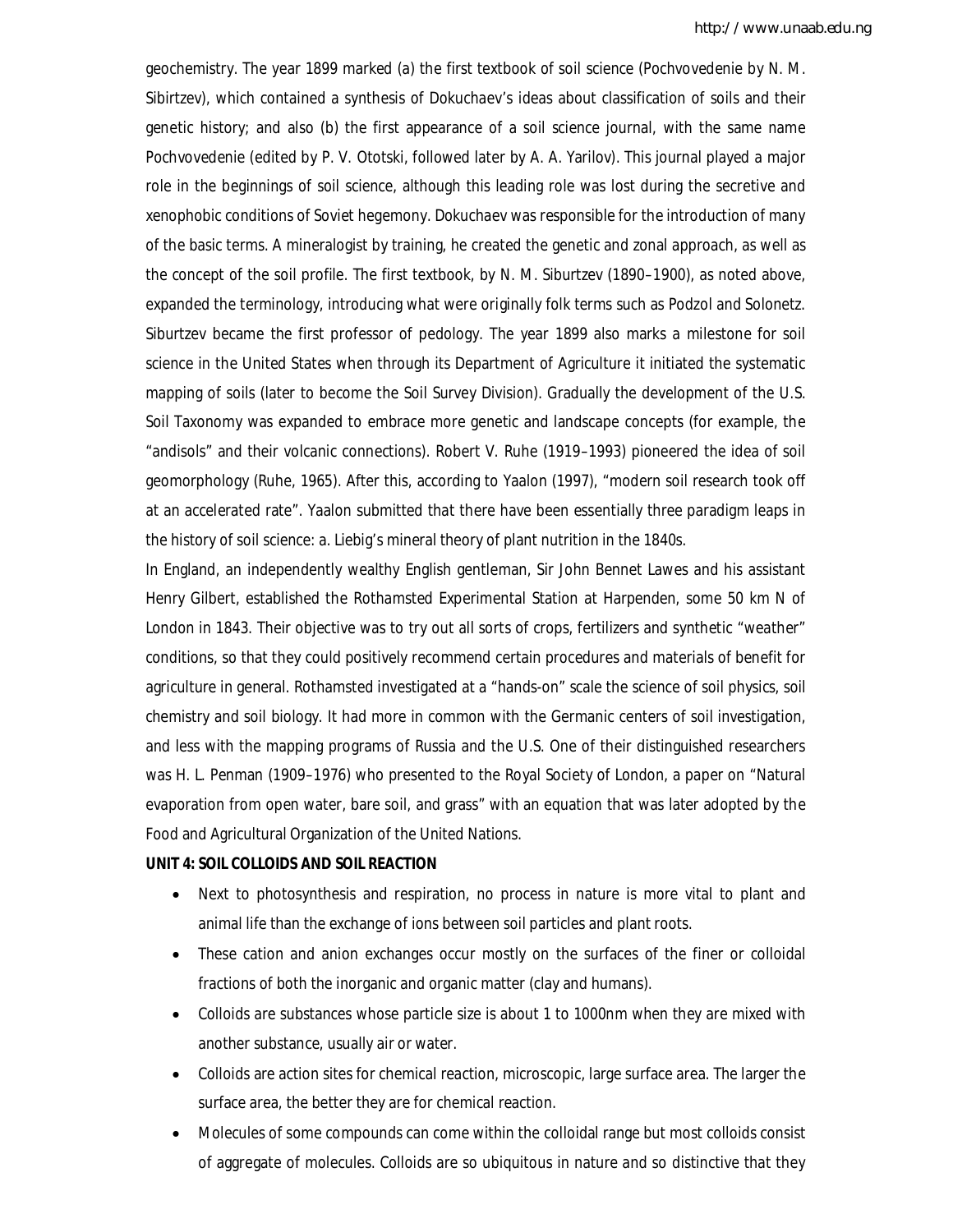have common names as fog, smoke, aerosol, foam, emulsion, soil and clay. All are small particles suspended in a fluid.

#### **General properties of soil colloids**

**Size, Surface area, Surface charges, Adsorption of cations and water**

## **Types of soil colloids**

There are four major types of colloids present in soil

- 1) Layer silicate clays 2) Iron and Aluminum oxide clays
- 3) Allophane and associated clays 4) Humus

(Generally 1, 2, 3 are inorganic while 4 is organic colloids)

## **Sources of charges on soil colloids**

There are two major sources of charges on soil colloids:

- 1) Hydroxyls and other such functional groups on the surfaces of the colloidal particles that by releasing or accepting H<sup>+</sup> ions can provide either negative or positive charges.
- 2) The charge imbalance brought about by the isomorphous substitution in some clay structures of one cation by another of similar size but differing in charge.

## **Permanent charges**

## **Negative charges**

A net negative charge is found in minerals where there has been an isomorphous substitution of a lower charged ion (e.g. Mg<sup>2+</sup> for a higher-charged ion (e.g.  $Al^{3+}$ ).

## **Positive charges**

Isomorphous substitution can also be a source of positive charges if the substituting cation has a higher charge than the ion for which it substitutes.

## **pH- dependent charges**

## **Negative charges**

The pH-dependent charges are associated primarily with hydroxyl (OH) groups on the edges and surfaces of the inorganic and organic colloids. The OH groups are attached to iron and/or Al in the inorganic colloids (e.g. Al-OH) and to the carbon in CO groups in humus (e.g. –CO-OH). Under moderately acid conditions, there is little or no charge on these particles, but as the pH increases, the hydrogen dissociates from the colloid OH group, and negative charge result.

## **Positive charges**

Under moderate to extreme acid soil conditions, some silicate clays and Fe, Al oxides may exhibit net positive charges. The exposed OH groups are involved. In this case, however, as the soils becomes more acid, (protonation), the attachment of H<sup>+</sup> ion to the surface OH groups takes place.

## **SILICATE MINERAL CHEMISTRY**

The silicate minerals are responsible for the important, physical and chemical properties of most soils. Silicate minerals characteristically contain  $Si$ ,  $O<sub>2</sub>$  and Al.

#### **Silicon**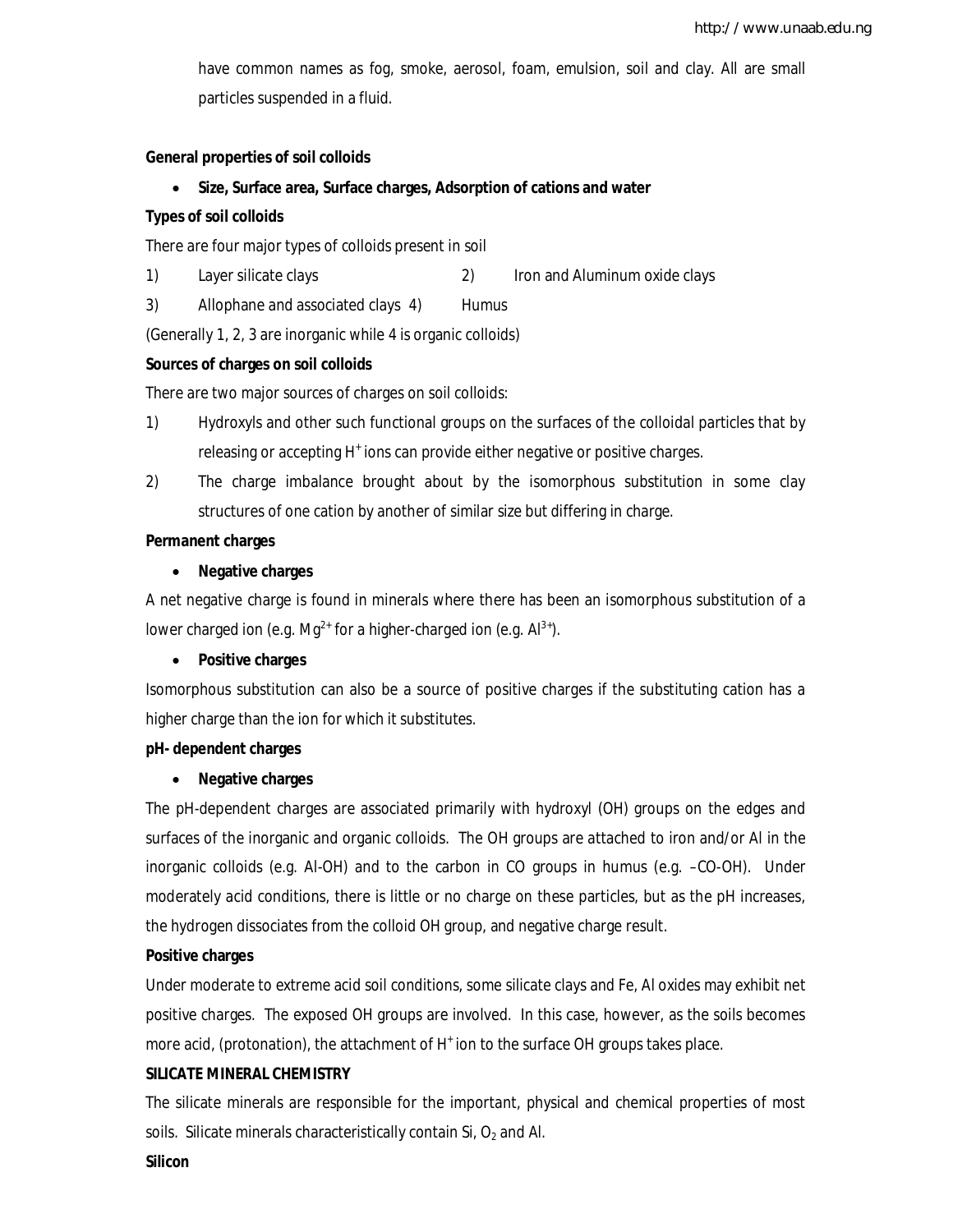It makes up of 27.6% of the Earth crust, second to  $O_2$ . Si compound make up of the framework for most soils except tropical soils. It is amphoteric and usually slightly acidic, forming weak acid.

## **Definition of clays**

Clays are the active mineral portion of soils dominantly colloidal and crystalline. Majority are made of planes of  $O<sub>2</sub>$  atoms with Si and Al atoms holding the  $O<sub>2</sub>$  together by ionic bonding.

## **Classification of clays**

Clays are usually given group names based on their structure or on purely chemical composition. There are 3 groups.

- 1) **Silicate clays: -** These are crystalline clays e.g. Montmorillonite, illite, vermiculite, kaolinite, chlorite.
- 2) **Amorphous clays:**-These are non-crystalline, which have silica, they are mixtures of Si and Al that have not formed well oriented crystals but sometimes have high cation or anion exchangeable capacity.
- 3) **Sesquioxides:**-These consists of groups of Fe, Al and Ti oxides clays. They can be crystalline or armorphous.

## **Structures of layer silicate clay**

This implies the basic building blocks of clays. All soil clays are formed from the same 2 basic structural units. They are:

- 1) **Silica tetrahedron:-** This is a silica dominated sheet is a unit composed of one silicon atom surrounded by four oxygen atoms.
- 2) **Aluminum and/or Mg octahedron: -** In this unit, an Al or Mg is surrounded by 6 oxygen atoms or hydroxyl groups, the center of which define the apices of an 8-sided solid. .

## **MINERALOGICAL ORGANIZATION OF SILICATE CLAYS**

On the basis of the number and arrangement of tetrahedral (silica) and octahedral (Al-Mg) sheets contained in the crystal units or layers, silicate clays are classified into two different groups, 1:1 – type minerals and 2:1 – type minerals.

## **1:1 type minerals**

The layer of the 1:1 type minerals are made up of one tetrahedral (silica) sheet and one octahedral (alumina) sheet hence the terminology 1:1 type crystal. Kaolinite is the most prominent member of this group, others are halloysite, nacrite and dickite.

## **Characteristics of kaolinite**

- 1) It has strong H-bonding 2) It does not allow water to penetrate between the layers and have almost no swelling 3) It has low cation exchangeable capacity.
- 4) Kaolinite exhibits less plasticity (capacity to be molded), stickiness, cohesion, shrinkage or swelling. 5) Kaolinite containing soils make good bases for road beds and building foundations.

## **2:1 type minerals**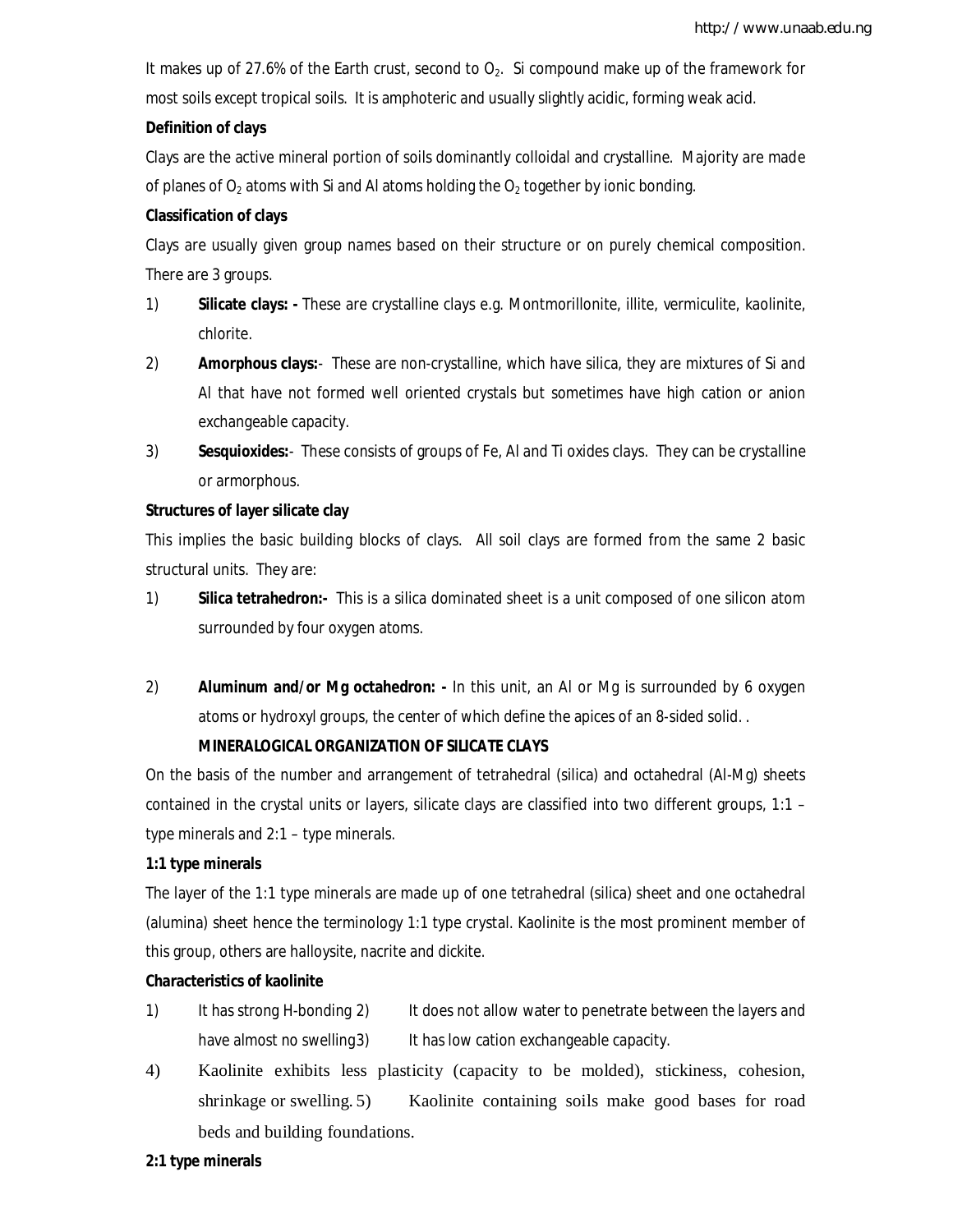The crystal unit (layers) of these minerals are characterised by an octahedral sheet sandwiched between two tetrahedral sheets. Four general groups have this basic crystal structure. Two of them, smectite and vermiculite (expanding – type) and the other two fine-grained (illite) and chlorite (non expending).

## **Expanding minerals**

## **The smectite group**

## **Characteristics of smectites**

- 1) High plasticity and cohesion 2) Their marked swelling when wet and shrinkage on drying 3) Has high CEC 4) Permeability to water is low.
	- **Vermiculites**, these are also 2:1 type minerals, an octahedral sheet being found between two tetrahedral sheets
	- **Non-expanding minerals:** Micas and chlorites are the types of minerals in this group.
	- **Muscorite and biotite** are examples of unweathered micas often found in sand and silt separates.
	- **Soil chlorites** are basically Fe-Mg silicates with some Al present.

## **Soil Reaction (Acidity, Alkalinity)**

The degree of acidity or alkalinity is an important variable that affects all soil properties (chemical, physical and biological).

- Soil acidity is then total amount of acid present in the soil. The soil reaction is expressed as the soil pH, this is the measure of the relative acidity and alkalinity of the soil
- **Active** acidity is that measured by the soil pH while the
- **Reserve** acidity is that left within the soil microcell, it is usually measured by titrating the soil solution with a base.

## **Causes of soil acidity:-**

- 1) Leaching loss of bases like Ca, Mg, etc. 2) Application of acid-forming fertilizers e.g. urea,  $NH<sup>4+</sup>$  based fertilizers 3) Acid rain
- 4) Decomposition of organic matter,  $CO<sub>2</sub>$  is evolved, it mixed with soil water to form weak carbonic acid (H<sub>2</sub>CO<sub>3</sub>) 5) Hydrolysis of Al.  $Al^{3+}$  + 3H<sub>2</sub>O Al(OH)<sub>3</sub> + 3H<sup>+</sup>

## **Importance of soil pH in crop production**

- 1) It is useful in determining the availability of plant nutrients
- 2) pH influences the availability in toxic amounts minerals and elements that may reduce crop growth (At low pH, Fe and Mn are present in toxic amount in soil).
- 3) It influences the population and activities of beneficial microbe.

## **Lime requirement ((LR)**

Lime requirement is the amount of liming material required to bring about a desired pH change. (i.e., amount of lime required to raise a soil from one pH to a desired pH value). LR is determined by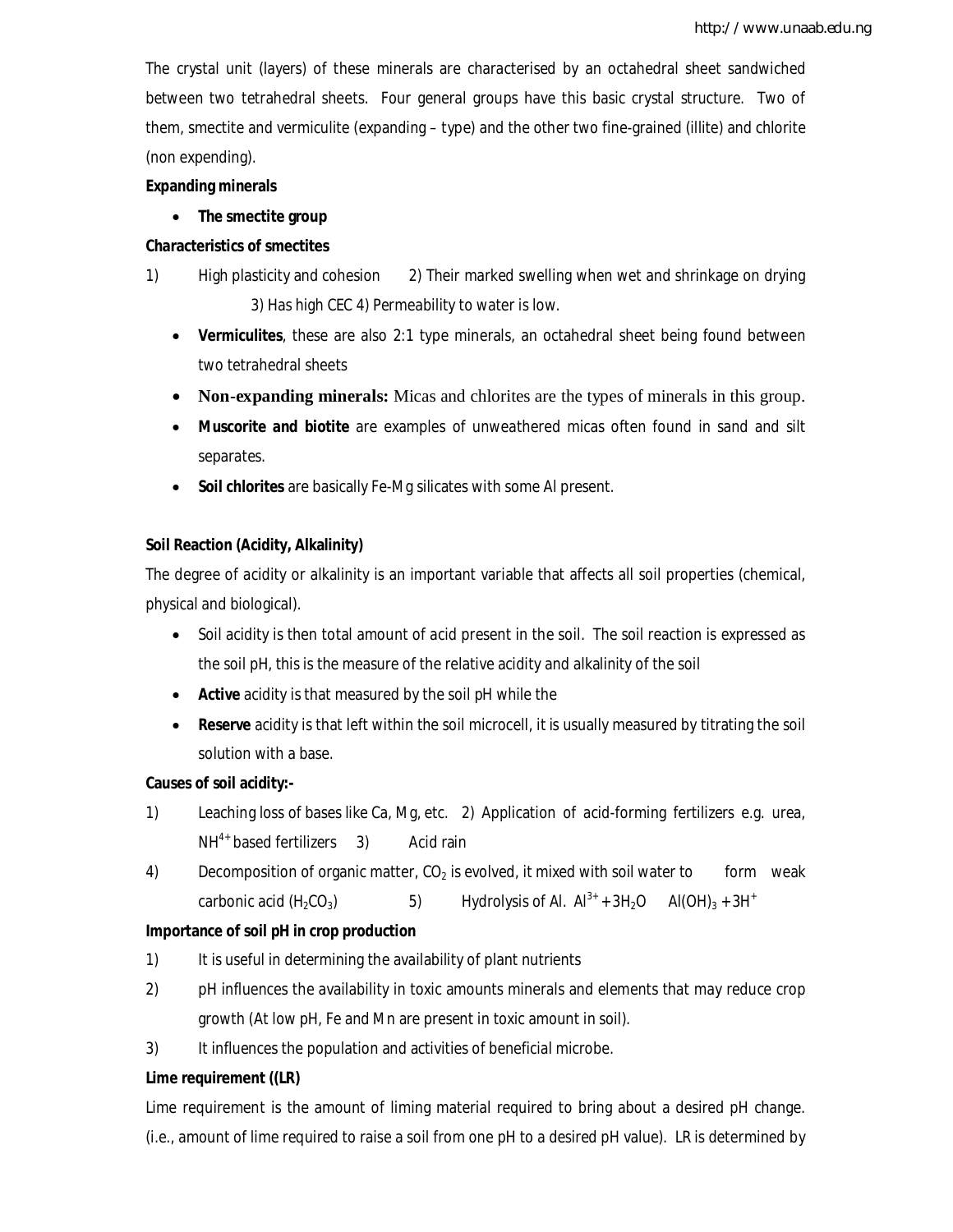(1) the change in pH required (2) the buffer capacity of the soil (3) chemical composition of the liming material (4) finess of the liming materials.

#### **Methods of determining lime requirements**

(1) Field plot techniques (apply rates, plant and monitor for best yield and best rat performance (2) Titration with a base (soil solution with a base) (3) Incubation studies (4) Use of buffer like woodruff buffer, Adams and Evans, etc.

#### **UNIT 5: ESSENTIAL NUTRIENTS IN PLANT NUTRITION**

There are 17 nutrient elements that are essential and are classified into 4 categories

- i) Structural components of the plants viz **C, H, O**.
- ii) Major nutrient elements also known as primary nutrients viz **N, P, K**
- iii) Secondary nutrient elements viz **Ca, Mg, S** (S can be a major nutrient in some ecology as savanna e.g. 20-10-10, 5 S - 2 Zn
- iv) Micronutrients these are important but needed in small quantity they act as enzyme system and cofactors viz **Fe, Mn, Cu, B, Zn, Mo, Cl, Co**
- v) Others, they have been established to be very useful to plants e.g. **sodium (Na)** important to tomato

## **NUTRIENT ABSORPTION BY PLANT ROOTS**

Root interception, Mass flow and Diffusion process,

#### **UNIT 6: SOIL ORGANIC MATTER**

#### **INTRODUCTION**

Soil organic matter is the organic component of the soil and it includes all parts of living and dead plants and animals, micro-and macro-organisms and products of decaying processes that occur in the soil. In addition to clay minerals in the soil, organic matter is a major source of plant nutrient elements. The organic matter of most soils ranges between 1-5% mostly in the top 25cm of soil, and the concentration reduces with depth except, relatively in cases in which deep ploughing is being used to incorporate organic materials into the soil.

**Definition:** Soil organic matter (SOM) could be defined as any material produced originally by living organisms (plant or animal) that is returned to the soil and goes through the decomposition process.

#### **Composition of Soil Organic Matter**

About 75% of green tissue is made up of water while 90% of the remaining dry matter is made up of carbon, oxygen and hydrogen. Nitrogen and other mineral elements constitute the remainder of organic matter. The major source of soil organic matter (plant tissue) is made of very complex substances such as carbohydrates (Sugar, starch, hemicellulose, cellulose, pectiles, muscilages)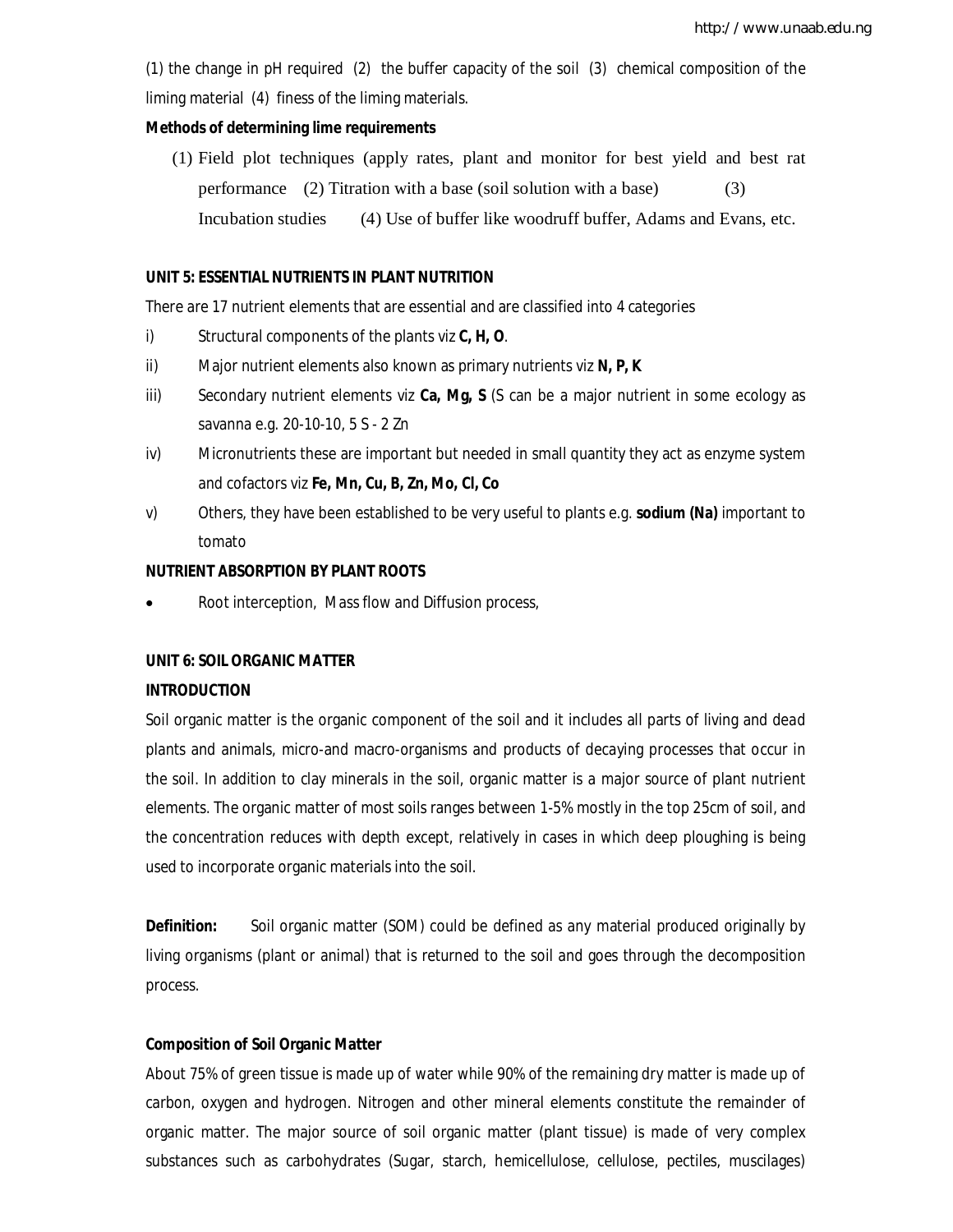lignins, proteins (soluble proteins and crude proteins), fats (oil), waxes, tannin, resins, pigments and organo-mineral compounds.

#### **Sources of Soil Organic Matter**

There are two main sources of organic matter in soils and these include:

- (i) **Plant sources:** These are the most prevalent and they include dead and decayed plant roots, leaf droppings, crop residues, green manures and dead and decayed "above ground" parts of plants.
- (ii) **Animal sources:** They include all residues of animals and micro-organisms, domestic wastes, animal faeces, animal feeds, and animal manures.

#### **Importance of Soil Organic Matter**

Organic matter is so important to the soil that it has been described as the life blood of the soil. Its importance is enumerated as follows:

(1) It is a storehouse of plant nutrients. (2) The stable organic fraction (humus) adsorbs and holds nutrients in a plant available form. Hence, it contributes to the cation exchange capacity of the soil.

(3) It improves soil physical conditions. (4) It provides medium for microbial growth and activities. (5) Humus adds substantially to the buffering capacity of soils making it less amenable to pH changes by bases or acids. (6) Organic acids released during decomposition of the soil organic matter aid in the process of rock mineral weathering.

#### **Decomposition of Soil Organic Matter**

When plant residues are returned to the soil, various organic compounds undergo decomposition.

**Decomposition** is a biological process that includes the physical breakdown and biochemical transformation of complex organic molecules of dead material into simpler organic and inorganic molecules by the activities of microorganisms.

**Humic substances** are series of relatively high-molecular-weight, brown to black colored substances formed by secondary synthesis reactions. It comprises of humic acid, fluvic acid and humins.

**Nonhumic substances** are compounds belonging to known classes of biochemistry, such as carbohydrates, lipids and amino acids.

#### **Factors Affecting the Rate of Organic Matter Decomposition**

(i) The quality of organic material such as the type of plant material, age of the plant and the chemical composition (ii) The physical environment which could be categorized into two:

a) Soil factors such as aeration, temperature, moisture, pH, and fertility status

b) Climatic factors such as rainfall and temperature

(iii) Population of soil microorganisms such as bacteria, fungi, actinomycetes and protozoa

**Mineralization of Organic Matter:** This is the process involved in the release of plant nutrients from organic matter. Mineralization of organic matter to release mineral nutrients is a two step process, namely:

**i. Aminization** which is the decomposition of organic matter by heterotrophic bacteria to release amino acids and amides.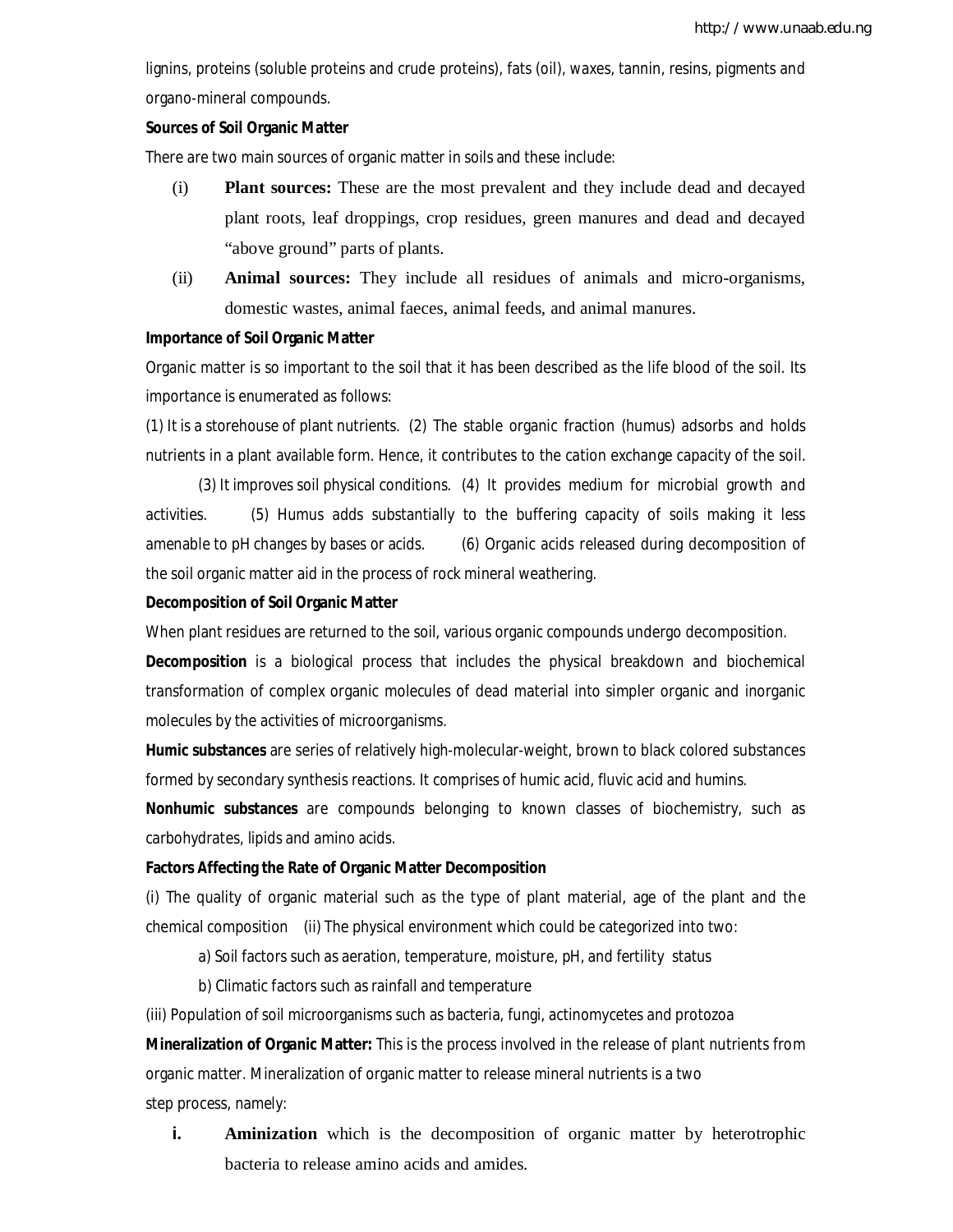**ii. Amonification** which is the release of ammonium ion from amino acids and amides. Amino acids + amides heterotrophic bacteria  $NH_4^+$ 

#### **Maintenance of Soil Organic Matter**

The maintenance of the organic matter in soils used for agricultural production is an important practice. The practices involved in the maintenance of soil organic matter include: i) Addition of new organic materials ii) Sound cropping system that reduces the intensity of cultivations and keeps the soil protected e.g. cover cropping and good crop rotation. iii) Green manuring iv) Management of crop residues: Crop residues provide varying amounts of organic carbon when incorporated into the soil or used as mulch.

#### **UNIT 7: TYPES AND ACTIVITIES OF SOIL ORGANISMS**

#### **INTRODUCTION**

All the organisms living within the soil are collectively termed **soil life** or **soil biota. Soil organism** is any organism inhabiting the soil during part or all of its life. Soil organisms range in size from microscopic cells that digest decaying organic material to small mammals that live primarily on other soil organisms. They play an important role in maintaining fertility, structure, drainage, and aeration of soil. They also break down plant and animal tissues, releasing stored nutrients and converting them into forms usable by plants.

#### **Classification of Soil Organisms**

The soil organisms are classified into two broad groups, these include:

1. **Soil flora** – subdivided into: (a) microflora size range 1-100 micrometres, e.g. bacteria, actinomycetes, fungi and algae (b) macroflora: size range 20 mm upwards, e.g. roots of higher plants

 2. **Soil fauna** – subdivided into: (a) Megafauna: size range 20 mm upwards, e.g. moles, rabbits, and rodents. (b) Macrofauna: size range 2–20 mm, e.g. woodlice, earthworm, beetles, centipedes, slugs, snails and ants. (c) Mesofauna: size range 100 micrometer - 2 mm, e.g. tardigrades, mites and springtails. (d) Microfauna: size range 1-100 micrometres, e.g. protozoa, nematodes and rotifers.

**Bacteria:** Bacteria are single-celled microbes that are so abundant that a square inch of soil contains millions of these microorganisms. Bacteria primarily act as decomposing agents and usually break down organic material in its initial stage of decomposition due to high moisture levels conducive for their growth. Some common soil bacteria are the species of Pseudomonas, Arthrobacter, Achromobacter, Bacillus, Clostridium, Micrococcus, Flavobacterium, Chromobacterium and Mycobacterium. Chemosynthetic autotrophic bacteria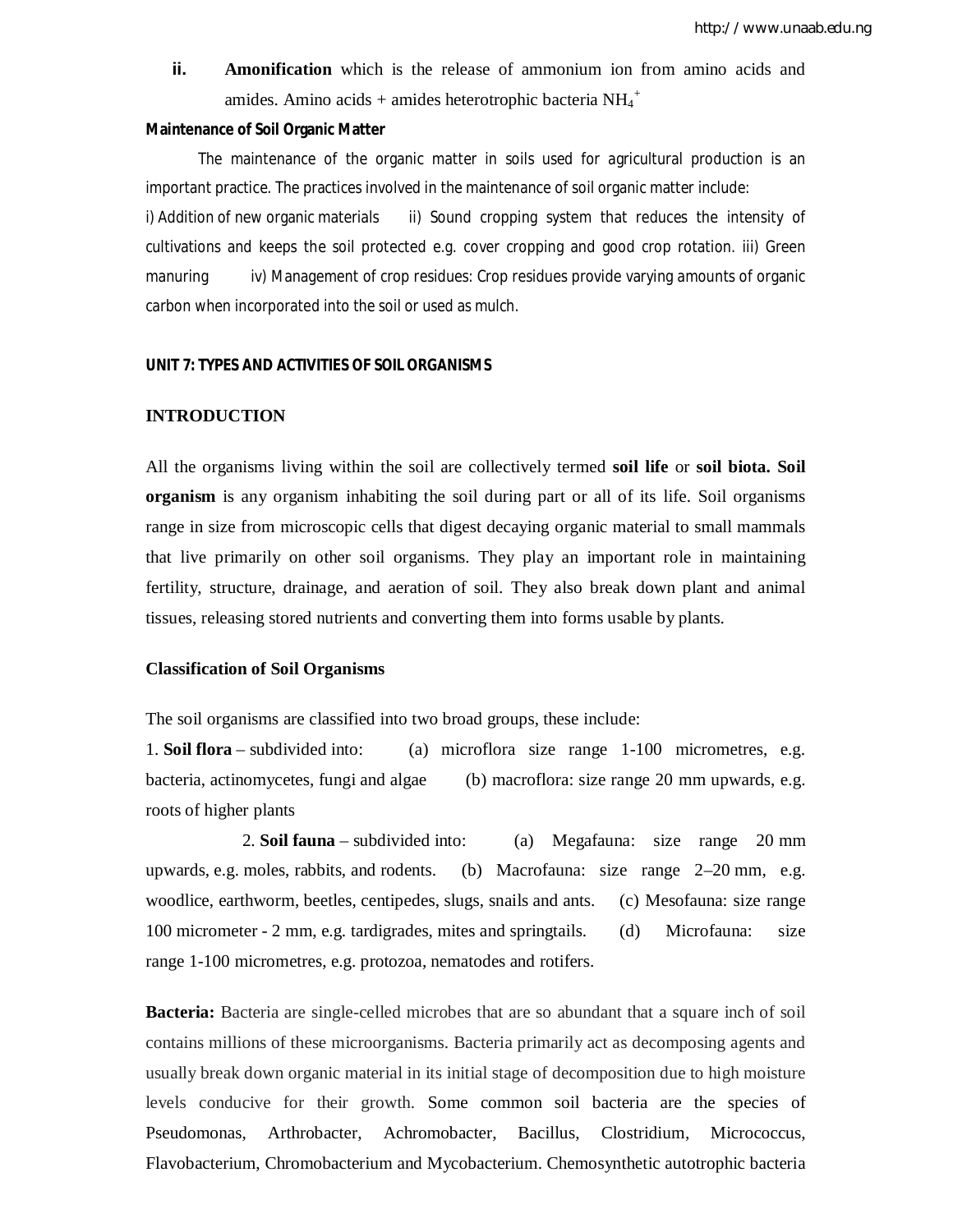present in the soil are the species of Thiobacillus, Ferrobacillus, Nitrosomonas and Nitrobacter.

**Fungi:** Fungi are microscopic cells made up of spores, hyphae and gills. They are aerobic and largely distributed in forests. These organisms benefit the soil as they function as decomposers and also act as soil binders, making the earth's water retention more efficient. Some important soil inhabiting microfungi are the species of Aspergillus, Botrytis, Cephalosporium, Penicillium, Alternaria, Monilia, Fusarium, Verticillium, Mucor, Rhizopus, Pythium, Cunninghamella, Chaetomium and Rhizoctonica. Some microfungi, such as species of Alternaria, Aspergillus, Cladosporium and Dematium, are helpful, are helpful in the preservation of organic materials in the soil.

Actinomycetes: A large number of actinomycetes are particularly abundant in the soil rich in decomposed organic materials; species .of Streptomyces, Micromonospora and Nocardia are some common actinomycetes occurring in soils. They are responsible for the characteristic musty or earthy smell of a freshly ploughed field. They are capable of degrading many complex chemical substances and thus play an important role.

Algae: Many microalgal forms occur on the surface of moist soils, where sufficient light is available. The growth of microalgae is helpful for soil conservation and in improving soil structure. In paddy fields, blue-green algae play a significant role in nitrogen fixation. Species of Chlorella, Chlorococcum, Protosiphon, Aphanocapsa, Anabaena, Chroococcus, Nostoc and Scytonema are some common microalgae present in the soil

**Protozoa:** Protozoans are single-organisms slightly larger than microbes that are organized into three general categories: cilliates, amoebas and flagellates. Protozoans are helpful in maintaining equilibrium of the microbial flora in the soil. Some important protozoans present in the soil are species of Allantion, Biomyxa, Nuclearia, Trinema, Balantiophorus,Colpoda, etc.

**Nematodes:** Nematodes are a group of tiny roundworms that demonstrate the wide diversity and the inextricable food web that exists in a healthy soil. Most soil nematodes eat bacteria, fungi, protozoa, and other nematodes, making them important in nutrient cycling. Others are plant parasites and cause disease symptoms such as malformed or dwarfed plants, or root structures with deformities such as galls and cysts.

#### **Activities of Soil Organisms**

Healthy soil is a jungle of rapacious organisms devouring everything in sight (including each other), processing their prey or food through their innards, and then excreting it. The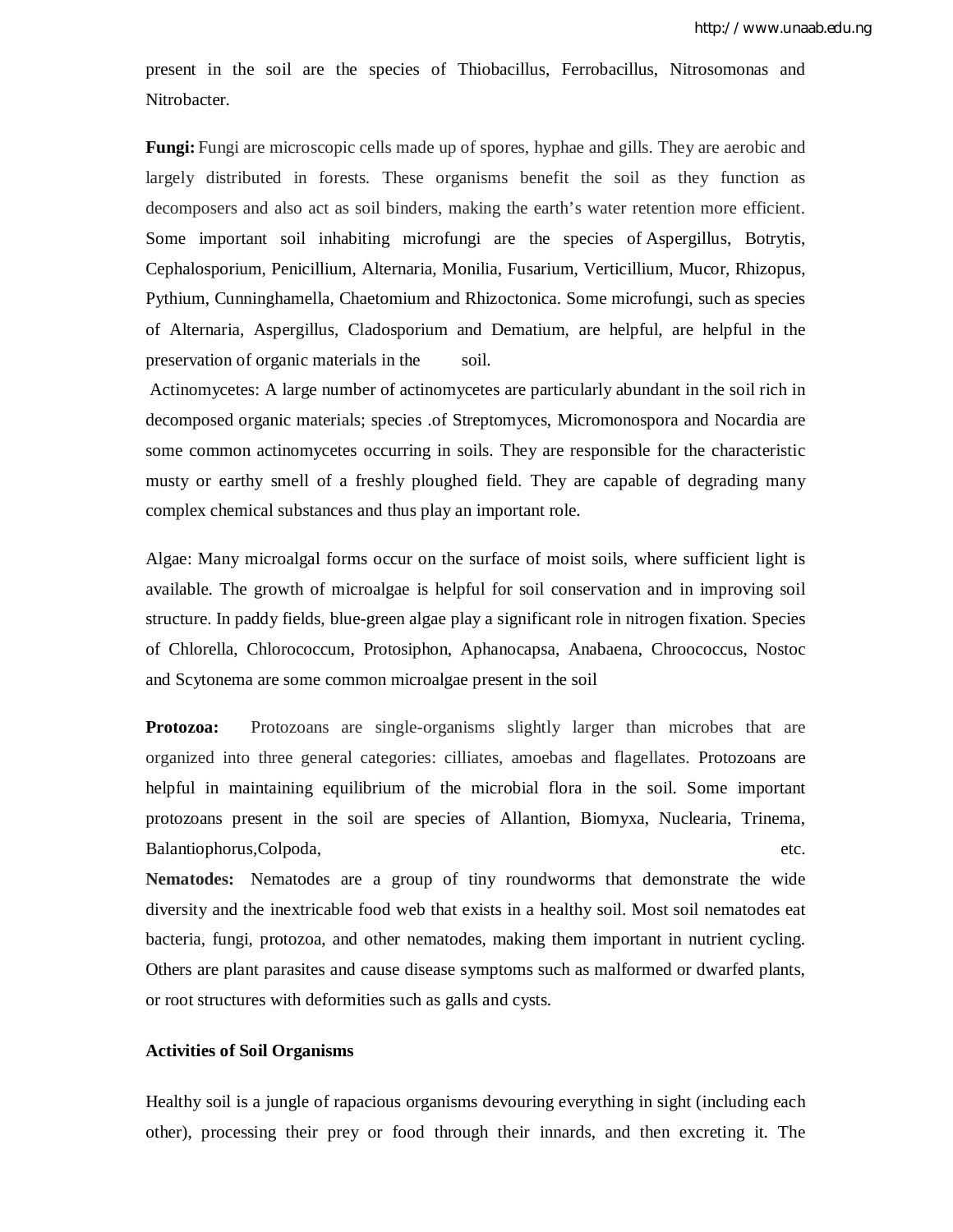activities of these organisms have been categorized into two, namely, beneficial and detrimental activities.

## **A) Beneficial Activities**

1. Nutrient cycling: Cycling of nutrients involves the following transformation processes: **decomposition**: turning organic compounds into other organic compounds **mineralization**: turning organic matter into inorganic compounds that may be used by plants **immobilization**: turning inorganic compounds into organic compounds. **mineral transformation**: turning inorganic matter into other inorganic compounds. 2. Enhancing soil structure, which improves water and air movement. 3. Controlling disease and enhancing plant growth.

## **B) Detrimental Activities**

1. Some cause plant diseases e.g. fusarium wilt caused by fungus attack.

2. Some cause root damage e.g. root knot nematode.

3. Some cause tuber destruction e.g. yam beetles in the soil.

## **Factors Affecting Distribution, Activity and Population of Soil Microorganisms**

Soil microorganisms (Flora  $&$  Fauna), just like higher plants depends entirely on soil for their nutrition, growth and activity. The major soil factors which influence the microbial population, distribution and their activity in the soil are:

1. Soil fertility2. Cultural practices 3. Soil moisture 4. Soil temperature

5. Soil aeration 6. Light 7. Soil pH 8. Organic matter 9. Food and energy supply 10. Nature of soil and 11. Microbial associations.

## **UNIT 8: ORGANIC AND INORGANIC FERTILIZERS**

## **What is a fertilizer?**

A fertilizer is any material, organic or inorganic, natural or synthetic, which supplies plants with one or more of the nutrient elements required for normal growth and development. Fertilizers are of two types namely **organic** and **inorganic.** The primary nutrients supplied by fertilizers are nitrogen, phosphorus and potassium. Their concentration in a fertilizer is expressed as percentage of N,  $P_2O_5$  and  $K_2O$ .

**Inorganic (or mineral) fertilizers** are fertilizers mined from mineral deposits with little processing (e.g., lime, potash, or phosphate rock), or industrially manufactured through chemical processes (e.g., urea). Inorganic fertilizer could be classified into three based on the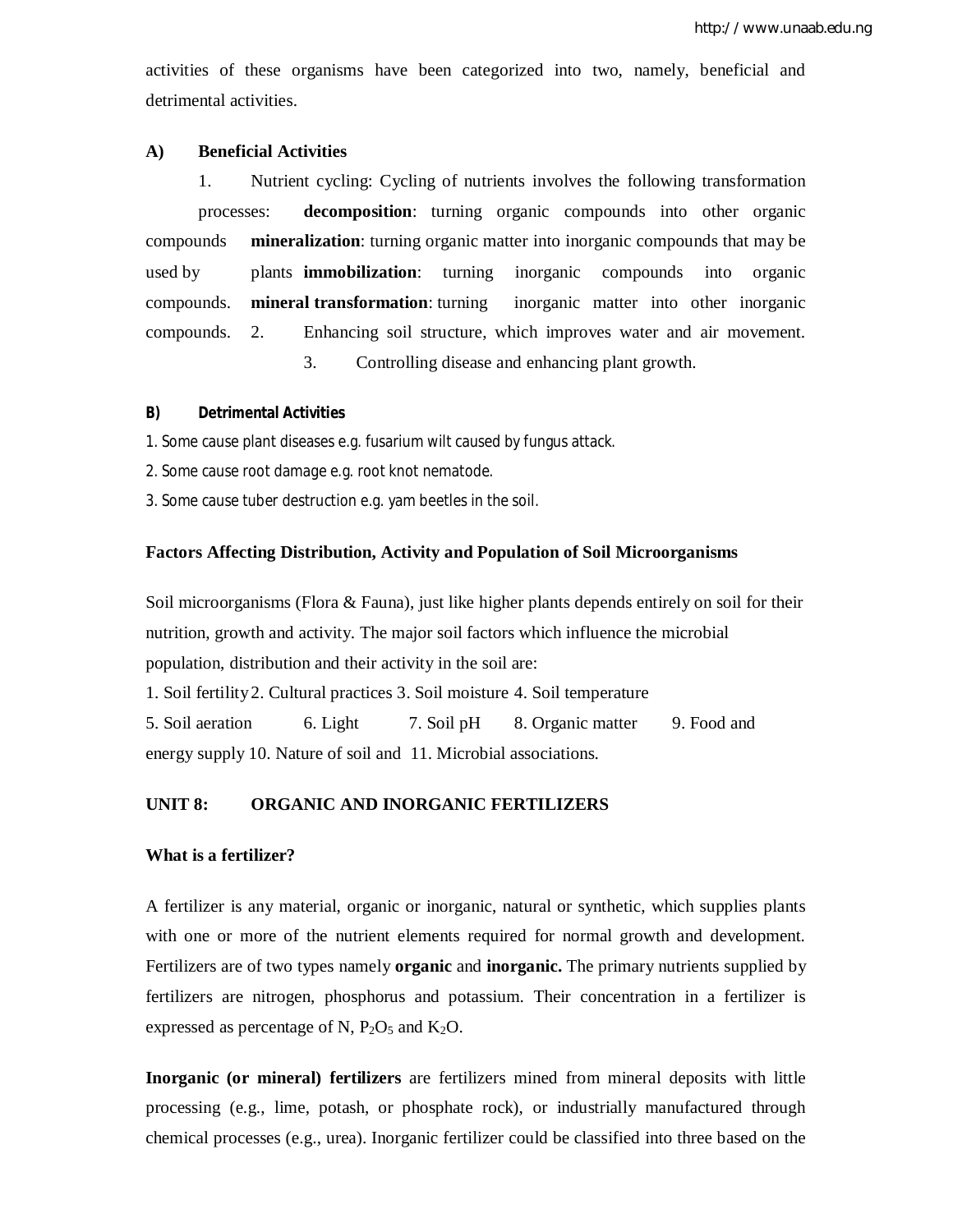1. **Straight fertilizers**: These are fertilizers which contain and supply one or single nutrient element only. They could be nitrogenous, phosphatic or potassic fertilizers supplying nitrogen, phosphorus or potassium, respectively.

a) **Nitrogenous fertilizers**: Nitrogen is the first fertilizer element of the macronutrients usually applied in commercial fertilizers. In the case of nitrogenous fertilizers, nitrogen may be in the ammoniacal, nitrate (or a combination thereof) or amide form. Examples are Ammonium Sulphate, Urea, Ammonium Chloride, Ammonium Nitrate, Calcium Ammonium Nitrate (CAN) etc.

b) **Phosphatic fertilizers**: Phosphorus is the second fertilizer element and it is an essential constituent of every living cell and for the nutrition of plant and animal. Examples are Single Superphosphate, Double Superphosphate, Triple Superphosphate, Basic Slag, Dicalcium Phosphate and Rock Phosphate. c) **Potassic** 

**fertilizers**: Potassium is the third fertilizer element. Potassium acts as a chemical traffic policeman, root booster, stalk strengthener, food former, sugar and starch transporter, protein builder, breathing regulator, water stretcher and as a disease retarder but it is not effective without its conutrients such as nitrogen and phosphorus. Examples are Murate of potash and Potassium sulphate.

2.

**Complex/Compound fertilizers**: These are fertilizers which contain two or more nutrient elements usually combined in a homogeneous mixture by chemical interaction. Examples are Ammonium Phosphate, Ammonium Phosphate Sulphate, Ammonium Phosphate Sulphate Nitrate, Nitrophosphate, Urea Ammonium Phosphate, Mono Potassium Phosphate etc. 3. **Fertilizer blends or mixed fertilizers:** These are fertilizers formed by physically blending mineral fertilizers to obtain desired nutrient ratios. Two or more of the separate fertilizer carriers or straight fertilizers are mixed to obtain the desired nutrient ratios. Examples are NPK 15-15-15, NPK 20-10-10 etc.

#### **Common Terms used in Fertilizer**

**1. Fertilizer Grade**: This is the numbering system of a particular element in the mixture or the compound. It is usually written in real figures for mixed or compound fertilizers. It is often expressed in a set of three numbers e.g. 15-15-15 indicating manufacturer's guarantee of the percentage of N,  $P_2O_5$  and  $K_2O$ .

 **2. Fertilizer Ratio:** This is the relative proportion or ratio of two or more nutrient elements in fertilizer grade e.g. NPK 10-10-10 has a ratio of 1:1:1.

 **3. Fertilizer Material or Carrier**: This is a material which contains at least one plant nutrient. **4. Filler:** This is a material added to a mixed fertilizer to make up weight requirements in a ton (1000 kg). Examples are sand, soil, coal powder, ground lime etc.

Advantages and Disadvantages of Inorganic Fertilizers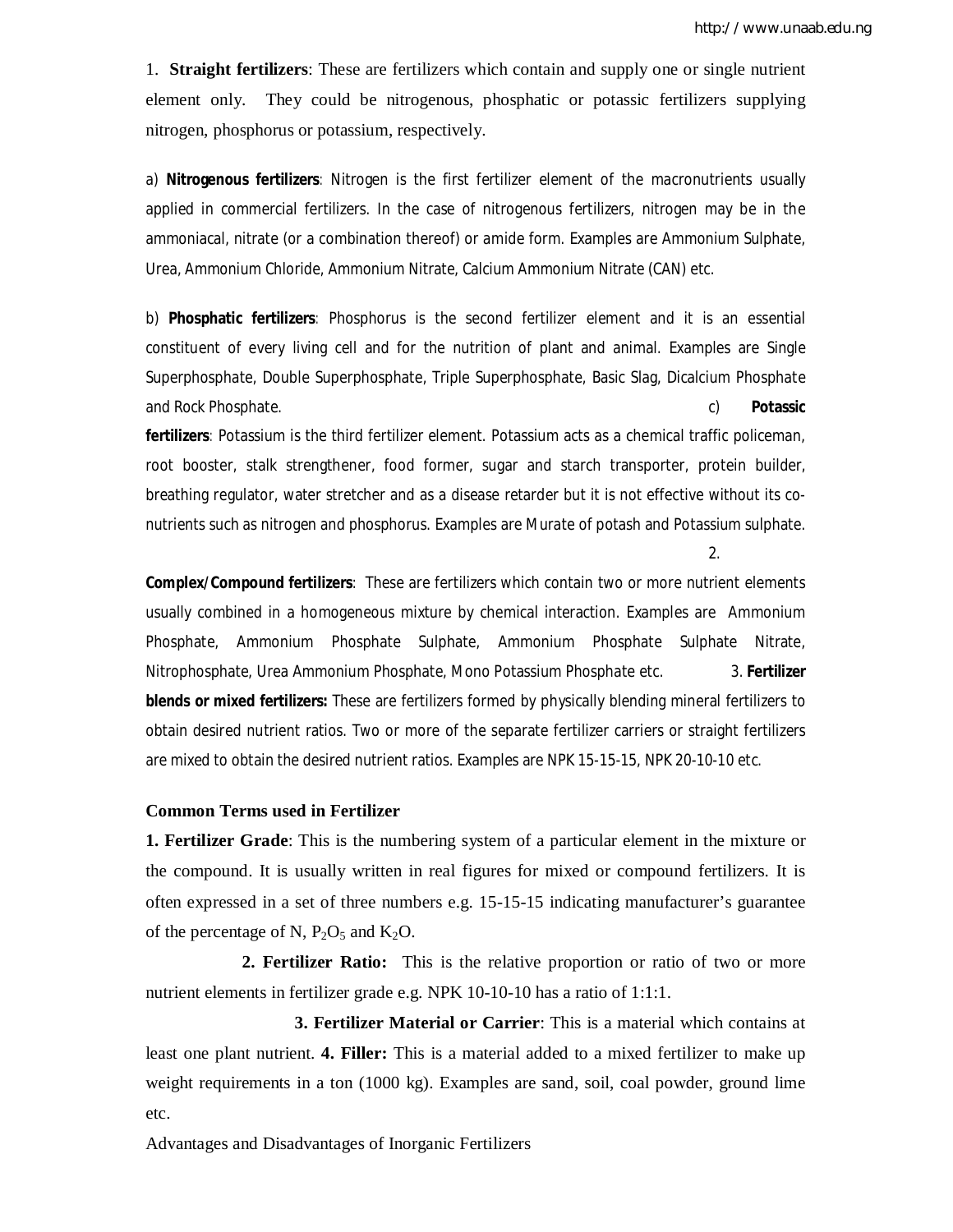## **Advantages and Disadvantages of Inorganic Fertilizer**

## **Advantages Disadvantages**

- Works immediately **•** Leaching occurs beyond plant's rooting zone • Contains all necessary nutrients that are • Too much may burn and kill plants ready for use **•** Some are not affordable **•** Some are not affordable • Affordable • Accumulation of toxic wastes
- Convenient to use, it is easy to apply

## **ORGANIC FERTILIZERS**

These are natural materials of either plant or animal origin, including livestock manure, green manures, crop residues, household waste, compost, and woodland litter. Organic fertilizers include both plant and animal bi-products. They are slow acting.

#### **Organic fertilizers are categorized into two:**

- 1. **Bulky:** This consists of the slow acting organic manures with large quantities of organic matter. Examples are Cattle, Sheep Poultry, Pig, Goat, Horse manures, Compost, Green Manures, and Sewage Sludge.
- 2. **Concentrated:** This consists of the quick acting organic manures with small quantity of organic matter. Examples are Groundnut cake, Castor cake, Bone meal, Blood meal, Horn meal, Wood ash, Cotton and Linseed Meal.

## **Advantages of Organic Fertilizers**

(1) Organic fertilizers mobilize existing soil nutrients, so that good growth achieved with lower nutrient densities while wasting less. (2) They release nutrients at a slower, more consistent rate, helping to avoid a boom-and-bust pattern. (3) They help to retain soil moisture, reducing the stress due to temporary moisture stress. (4) They improve the soil structure. (5) They help to prevent topsoil erosion. (6)The necessity of reapplying artificial fertilizers regularly to maintain fertility. (7) Extensive runoff of soluble nitrogen and phosphorus leading to eutrophication of bodies of water (which causes fish kills). (8) Costs are lower for if fertilizer is locally available. (9) Organic fertilizer nutrient content, solubility, and nutrient release rates are typically much lower than mineral (inorganic) fertilizers.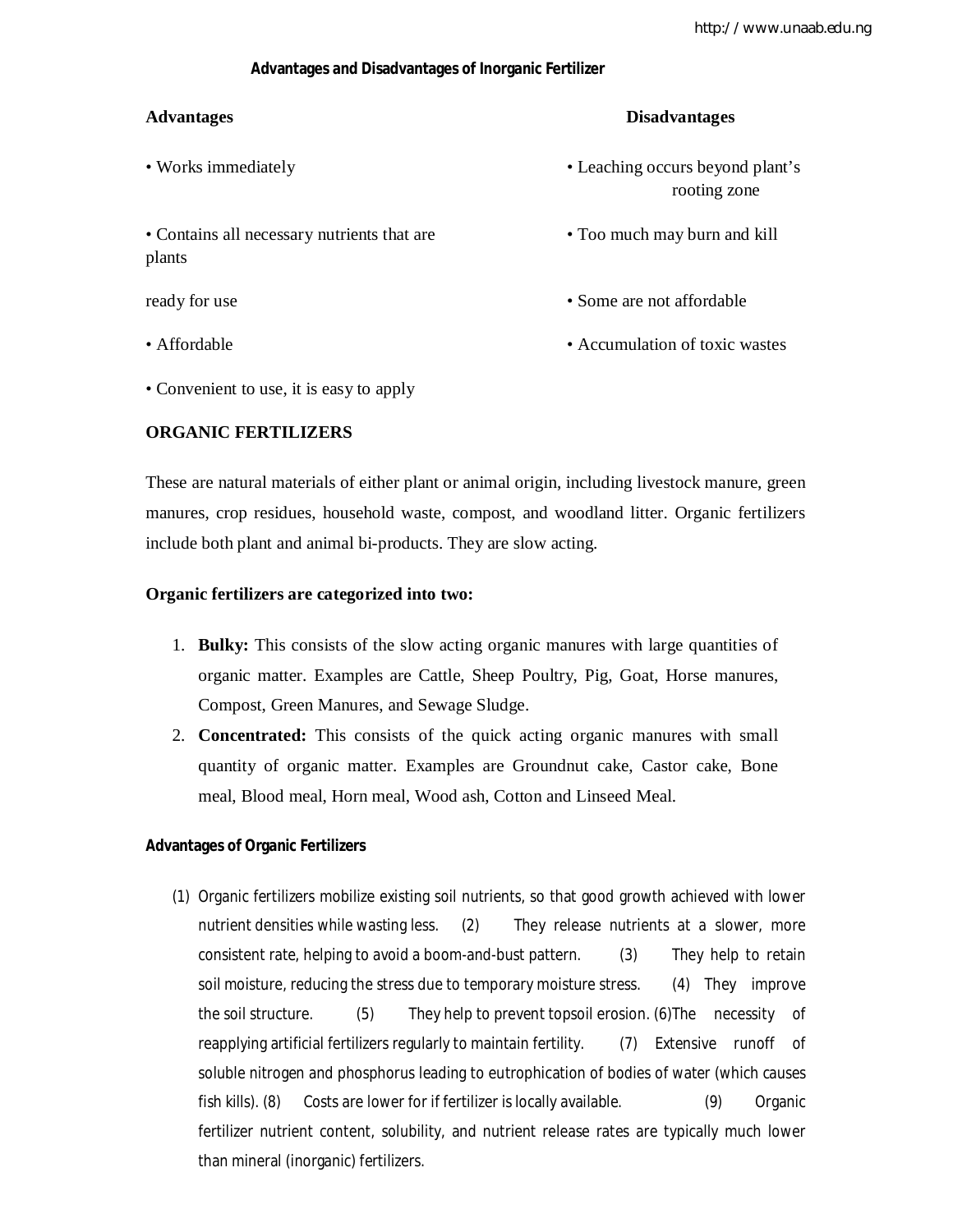#### **Disadvantages of Organic Fertilizers Community Community Community Community Community Community Community Community**

fertilizers have the following disadvantages: (1) Generally require large amounts to have desired effects. (2) As a dilute source of nutrients when compared to inorganic fertilizers, transporting large amount of fertilizer incurs higher costs, especially with slurry and manure. (3)

The composition of organic fertilizers tends to be more complex and variable than a standardized inorganic product. (4) Improperly-processed organic fertilizers may contain pathogens from plant or animal matter that are harmful to humans or plants. (5) More labor is needed to compost organic fertilizer, increasing labor costs. (6) Unavailability of seed for green manures is one of the major limitations. (7) Green manures must occupy land at a time when other food crops could be grown.

**Methods of Fertilizer Application:** Fertilizers can be applied to soil before seeds are sown, at the time of planting and while the plants are growing. The method of fertilizer application to be used is dependent upon the following factors:

i) Type of plant being fertilized ii) Type of soil, iii) Type of fertilizer, and

iv) Size of the area that needs fertilizing.

The following methods are adopted to apply fertilizers:

#### **A) Application of fertilizer in solid form**

**1. Broadcasting:** This type of application method basically refers to the spreading of the fertilizer uniformly over the entire area. This is usually done with a spreader of some sort.

**2. Band Placement:** This is a method in which fertilizer is placed in a band about 5 cm to the sided of the plant.

**3. Drilling:** This is a method where fertilizer is applied with a drill at the same time as the seed is sown.

 **4. Side Dressing:** This is a method in which the fertilizer is placed either in a continuous band 4-5 cm deep near the crop or in between the plants in a row.

 **5. Foliar Application:** This refers to the spraying on leaves of growing plants with suitable fertilizer solutions.

 **6. Starter Solutions:** This is a method where solutions of fertilizers, generally consisting of N,  $P_2O_5$ ,  $K_2O$  in the ratio of 1: 2: 1 and 1: 1: 2 are applied to young vegetable plants at the time of transplanting.

#### **7. Application through irrigation**

**water:** This is a method where fertilizers are allowed to dissolve in the irrigation stream and the nutrients are carried into the soil in solution.

**UNIT 9: SOIL TEXTURE AND SOIL STRUCTURE SOIL TEXTURE**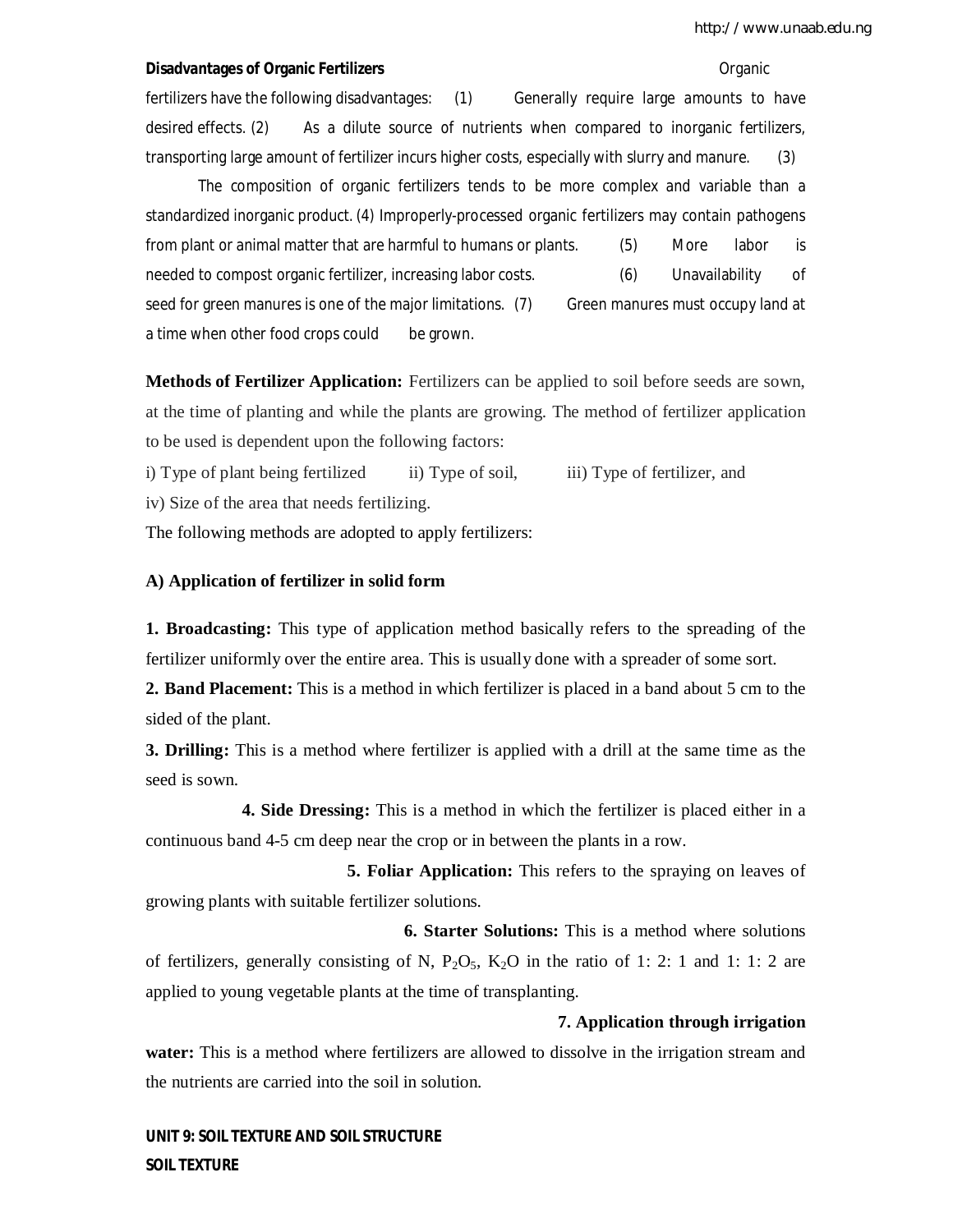Soil texture is the relative proportion of various soil separates in a soil. It is usually expressed on percentage basis. Soil separates are group of soil particles of given size range i.e. different size of particles which together make up a given soil. The main textural classes are sand, silt and clay. These textural classes may be modified by addition of suitable adjective based on relative amount of each separate that make up the soil e.g.

Loam: Soil material with clay, silt and sand in close proportion (e.g. 7-27% clay; 28-50% silt and <50% sand).

Loamy sand: Materials with about 80-90% sand.

Sandy loam: <7% clay; <50% silt; about 52% sand.

Other modifications include silty loam, sandy clay loam, clay loam, gravelly loamy sand etc.

#### **Determination of Soil Texture**

Soil texture may be determined on the field by textural feel and in the laboratory by soil mechanical analysis or soil particle size distribution. The mechanical analysis in the laboratory may be carried out either by Pipette or hydrometer method. After the proportion of each of the soil separates are determination, the textural class of the soil is identified using a USDA Soil Textural Triangle. The sides of the soil texture triangle are scaled for the percentages of sand, silt, and clay.

## **Systems of soil particle size classification**

There are two widely used systems of soil classification. These are: United State

Department of Agriculture (USDA) and International Soil Science Society (ISSS)

#### USDA Classification system

| Fraction         | Diameter (mm)  |
|------------------|----------------|
| Very coarse sand | $2.00 - 1.00$  |
| Coarse sand      | $1.00 - 0.50$  |
| Medium sand      | $0.50 - 0.25$  |
| Fine sand        | $0.25 - 0.10$  |
| Very fine sand   | $0.10 - 0.05$  |
| Silt             | $0.05 - 0.002$ |
| Clay             | < 0.002        |

#### ISSS Classification system

| Fraction    | Diameter (mm)  |
|-------------|----------------|
| Coarse sand | $2.00 - 0.2$   |
| Fine sand   | $0.2 - 0.02$   |
| Silt        | $0.02 - 0.002$ |
| Clay        | < 0.002        |

Materials : >20 mm diameter – stone; 20-2 mm diameter – gravel; <2mm diameter – Fine earth (soil)

#### **SOIL STRUCTURE**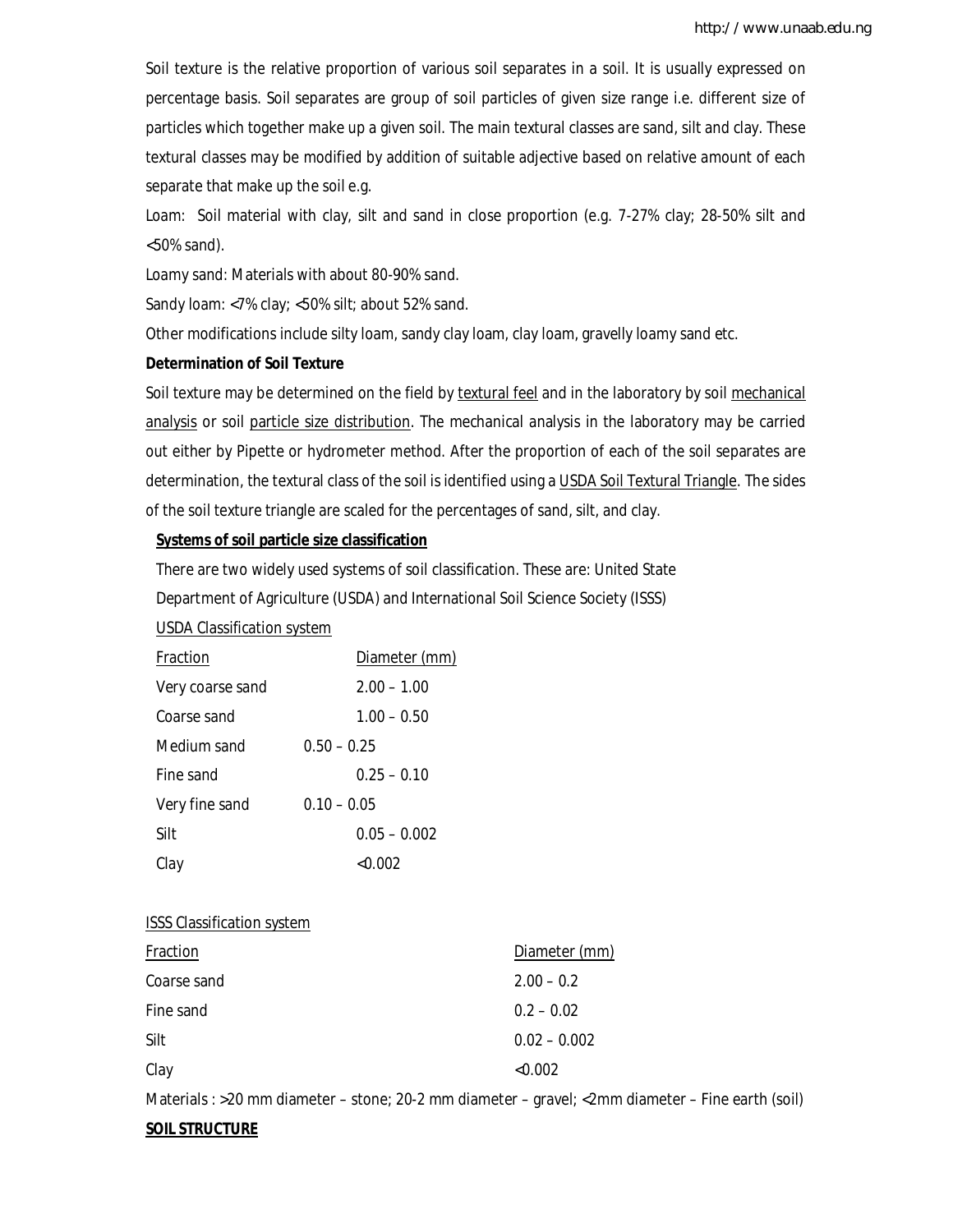Soil structure is the arrangement of soil particles to form peds. Or, the arrangement of primary particles into secondary particles (aggregate). Each individual unit of soil is called a ped.

## **Classification of soil structure**

There are three basic groups of classification

- 1. Classification based on shape of aggregate
	- (i) Simple structure: this includes (a) Single grain and (b) Massive structure

(ii) Compound structure: under this we have: Spheroidal (Granular, crumb), Block-like (Blocky; sub-angular blocky), Prism- like (Prismatic; columnar), Platy – flat, plate like. These are soil found in compacted soils.

- 2. Classification based on size and shape of pores
	- Coarse pore >200 µm

Medium pore  $-200 - 20 \mu m$ 

Fine pore  $-20 - 2 \mu m$ 

Very fine pores - <2 µm

3. Classification based on grade

Poor e.g single grain structure

Weekly developed: contains high level of sand and silt

Well developed: contains some amount of binding agents

Strongly developed: contains high level of binding agents e.g. soil Organic matter.

## **Importance of soil structure**

- 1) It affects water and nutrient holding capacity of the soil (2) It affects germination and root growth and development 3) It affects water retention and transmission of fluid in soil
	- 1) It affects soil aeration 5) It influences soil thermal properties

## **UNIT 10: SOIL MANAGEMENT**

Soil management refers to the practices adopted for a particular soil, such as methods of cultivation, erosion control measures, fertilizer practices and pest control. Soil management should include a practice of suitability classification where various farm activities (such as cropping, grazing, shelter belts, woodlots and irrigation) are assigned to the most suitable soil unit.

## **TILLAGE PRACTICES**

Tillage is a physical /mechanical manipulation of the soil for the purpose of crop production. Tillage affects soils structure, soil water conservation, weed infestation, rate of decomposition of soil organic matter, population of soil fauna, soil temperature, seed germination, seedling emergence, crop growth and yield.

## **Types of tillage**

There are three basic types of tillage:

**1. Zero tillage**: this involves planting on a piece of land without the use of any farm machinery such as tractor; plough. Under zero tillage weeds are destroyed with the aid of herbicides before planting.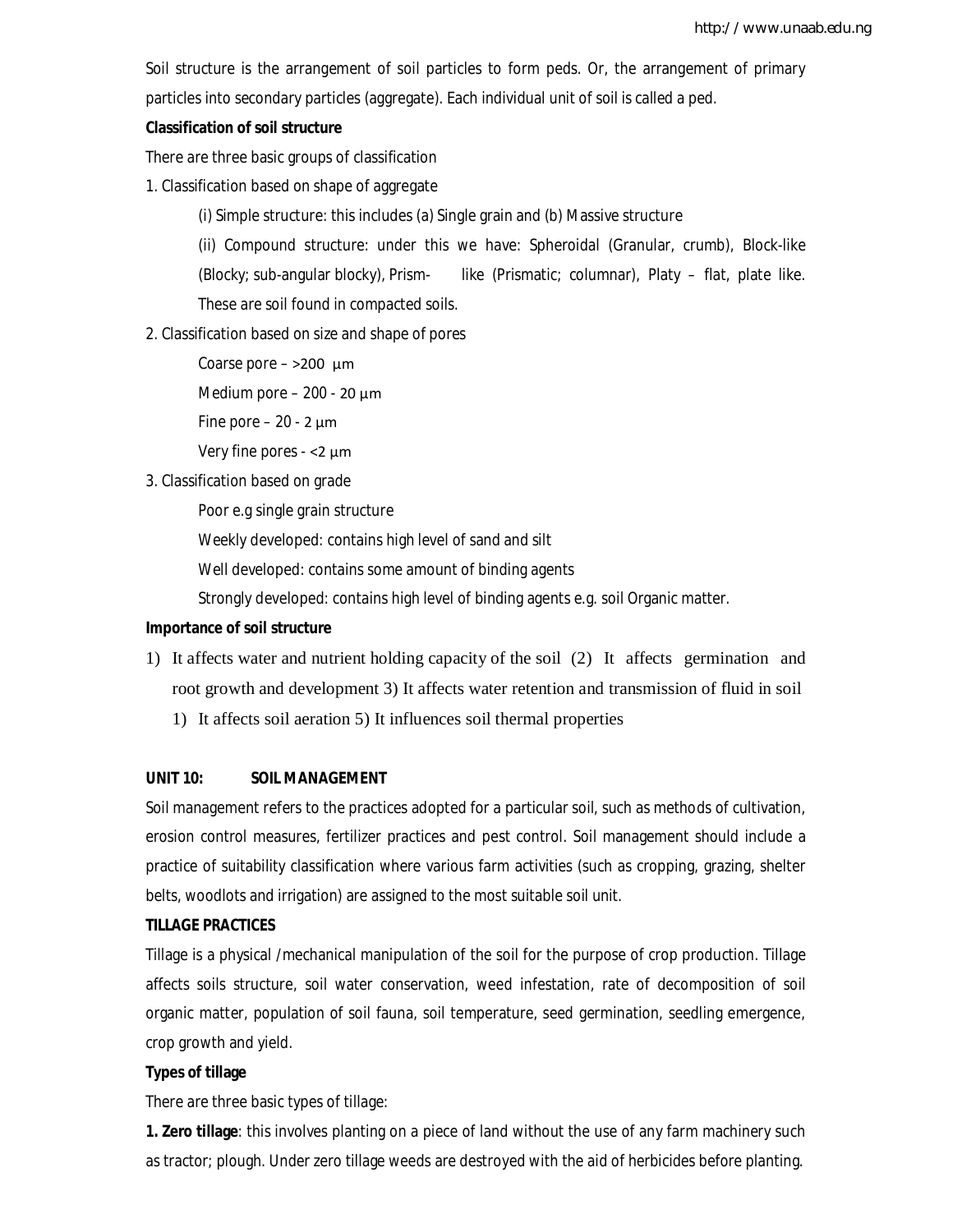## Advantages of zero tillage

i. maximum soil erosion control ii. soil moisture conservation iii. minimum fuel and labour cost. iv. promotes soil carbon and nitrogen sequestration

**2. Minimum tillage:** this involves the use of primary tillage implements such as plough for soil preparation before planting. It is also called reduced tillage.

## Advantages of minimum tillage

i. less erosion control ii. well adapted for lighter or medium textured, well-drained soil

iii. excellent incorporation of plant materials

**3. Conventional tillage:** this involves the use of primary tillage implements such as plough followed by the use of secondary tillage implement such harrow or ridger.

## Advantages of conventional tillage

i. excellent control of weeds ii. provides ease of seed planting

iii. seed germination or seedling emergence is faster

## **SOIL WATER MANAGEMENT**

There are 3 basic approaches to soil water management

1. Conservation of natural precipitation 2. Addition of water to supplement the amount of natural

precipitation 3. Removal of water from wet land

## **IRRIGATION**

Irrigation is the artificial supply of water to the crops to supplement rainfall

## **Methods of irrigation**

i. Flood irrigation ii. Furrow irrigation iii. Sprinkler irrigation iv. Drip irrigation

## **DRAINAGE**

Drainage or dewatering is the removal of excess water that has accumulated on the soil surface.

## **Types of drainage**

1. Surface drainage: collection and removal of water from the soil surface through open ditches.

2. Subsurface drainage: installation of drainage ditches under ground with the aid of a trenching machine. It is usually laid around 1 m depth to the soil surface.

## **SOIL EROSION CONTROL**

Soil erosion is the wearing away of the soil surface either by water or by wind

## **Types of water erosion**

i. Splash erosion ii. Sheet erosion iii. Rill erosion iv. Gully erosion

## **Control of water erosion**

1. Agronomic practices: these include vegetative cover, cropping systems (e.g. mixed cropping, strip cropping, intercropping and contour cropping).

2. Engineering practices:

Contour bounding: making embankment with a narrow base at intervals across the slope and along the contour.

Gully plugging: this done with live edges, earth, sand bags, brick masonry and boulders.